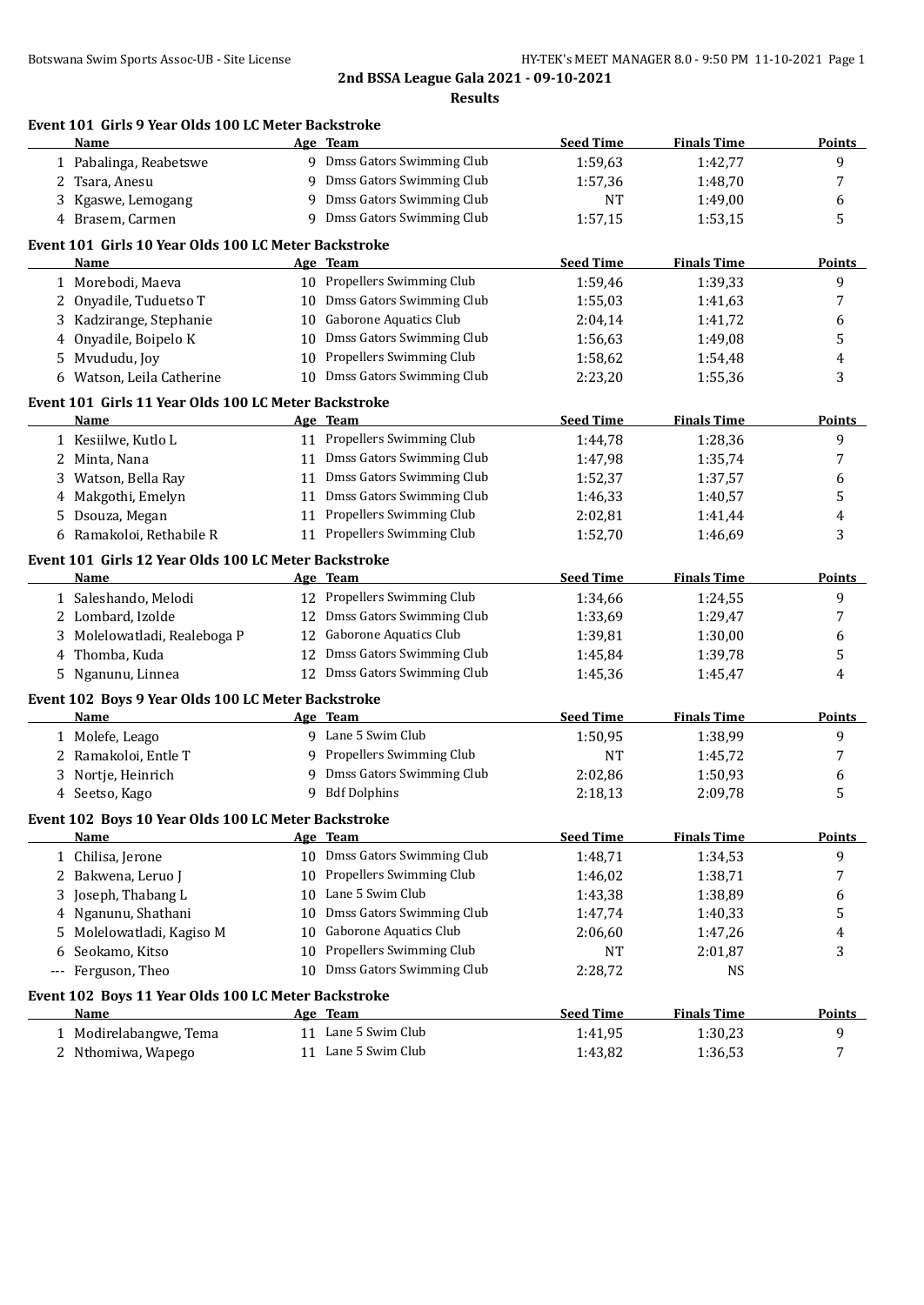|       | Event 102 Boys 12 Year Olds 100 LC Meter Backstroke        |    |                                |                  |                    |                |
|-------|------------------------------------------------------------|----|--------------------------------|------------------|--------------------|----------------|
|       | Name                                                       |    | Age Team                       | <b>Seed Time</b> | <b>Finals Time</b> | Points         |
|       | 1 Rapson, Zacharey                                         |    | 12 Dmss Gators Swimming Club   | 1:34,71          | 1:22,06            | 9              |
|       | 2 Donnel, Tobias                                           | 12 | Gaborone Aquatics Club         | NT               | 1:32,10            | 7              |
|       | 3 Morebodi, Theo                                           | 12 | Propellers Swimming Club       | <b>NT</b>        | 1:34,46            | 6              |
|       | 4 Freeman, Liam                                            |    | 12 Dmss Gators Swimming Club   | 1:45,95          | 1:35,29            | 5              |
|       | Event 103 Girls 8 Year Olds 50 LC Meter Butterfly          |    |                                |                  |                    |                |
|       | Name                                                       |    | Age Team                       | <b>Seed Time</b> | <b>Finals Time</b> | Points         |
|       | 1 Chilisa, Jade                                            |    | 8 Dmss Gators Swimming Club    | 45,98            | 47,39              | 9              |
|       | 2 Parker, Cala                                             |    | 8 Dmss Gators Swimming Club    | <b>NT</b>        | 1:02,41            | 7              |
|       | 3 Sohoni, Aahana                                           |    | 8 Lane 5 Swim Club             | <b>NT</b>        | 1:11,33            | 6              |
|       | Event 103 Girls 9 Year Olds 50 LC Meter Butterfly          |    |                                |                  |                    |                |
|       | Name                                                       |    | Age Team                       | <b>Seed Time</b> | <b>Finals Time</b> | <b>Points</b>  |
|       | 1 Bvindi, Juanita                                          |    | 9 Lane 5 Swim Club             | 59,68            | 44,76              | 9              |
|       | 2 Pabalinga, Reabetswe                                     | 9  | Dmss Gators Swimming Club      | 56,87            | 49,04              | 7              |
| 3     | Brasem, Carmen                                             | 9  | Dmss Gators Swimming Club      | 56,74            | 55,77              | 6              |
| 4     | Kgaswe, Lemogang                                           | 9  | Dmss Gators Swimming Club      | <b>NT</b>        | 56,29              | 5              |
| 5.    | Tsara, Anesu                                               |    | 9 Dmss Gators Swimming Club    | 1:05,64          | 59,21              | 4              |
|       | Event 103 Girls 10 Year Olds 50 LC Meter Butterfly         |    |                                |                  |                    |                |
|       | <b>Name</b>                                                |    | Age Team                       | <b>Seed Time</b> | <b>Finals Time</b> | <b>Points</b>  |
|       | 1 Kadzirange, Stephanie                                    |    | 10 Gaborone Aquatics Club      | 49,25            | 42,05              | 9              |
| 2     | Mvududu, Joy                                               | 10 | Propellers Swimming Club       | 53,69            | 44,58              | 7              |
| 3     | Gondo, Matipaishe                                          | 10 | <b>Stingrays Swimming Club</b> | 46,20            | 47,16              | 6              |
| 4     | Morebodi, Maeva                                            | 10 | Propellers Swimming Club       | 55,70            | 48,16              | 5              |
| 5     | Onyadile, Tuduetso T                                       | 10 | Dmss Gators Swimming Club      | 58,49            | 49,33              | 4              |
| 6     | Onyadile, Boipelo K                                        | 10 | Dmss Gators Swimming Club      | 59,24            | 55,03              | 3              |
|       | 7 Watson, Leila Catherine                                  | 10 | Dmss Gators Swimming Club      | 1:51,97          | 1:02,05            | $\overline{c}$ |
|       | Mokgalo, Ndapiwa L                                         | 10 | Gaborone Aquatics Club         | <b>NT</b>        | 1:17,62            | $\mathbf{1}$   |
|       | Event 103 Girls 11 Year Olds 50 LC Meter Butterfly         |    |                                |                  |                    |                |
|       | Name                                                       |    | Age Team                       | <b>Seed Time</b> | <b>Finals Time</b> | <b>Points</b>  |
|       | 1 Kesiilwe, Kutlo L                                        |    | 11 Propellers Swimming Club    | 40,30            | 37,87              | 9              |
|       | 2 Kurewa, Nikita E                                         |    | 11 Gaborone Aquatics Club      | 43,72            | 38,20              | 7              |
| 3     | Minta, Nana                                                |    | 11 Dmss Gators Swimming Club   | 42,81            | 43,83              | 6              |
|       | 4 Gaboeletswe, Amantle                                     |    | 11 Gaborone Aquatics Club      | 47,08            | 44,24              | 5              |
|       | 5 Watson, Bella Ray                                        |    | 11 Dmss Gators Swimming Club   | 48,91            | 47,65              | 4              |
|       | 6 Ramakoloi, Rethabile R                                   |    | 11 Propellers Swimming Club    | 48,63            | 48,18              | 3              |
|       |                                                            |    | 11 Propellers Swimming Club    |                  | 48,23              | $\overline{c}$ |
|       | 7 Dsouza, Megan<br>Segadika, Katlo                         |    | 11 Lane 5 Swim Club            | 1:01,67<br>53,37 | 50,09              | $\mathbf{1}$   |
| 8     | 9 Makgothi, Emelyn                                         |    | 11 Dmss Gators Swimming Club   | 50,83            | 50,55              |                |
|       |                                                            |    |                                |                  |                    |                |
|       | Event 103 Girls 12 Year Olds 50 LC Meter Butterfly<br>Name |    | Age Team                       | <b>Seed Time</b> | <b>Finals Time</b> | <b>Points</b>  |
|       | 1 Molelowatladi, Realeboga P                               |    | 12 Gaborone Aquatics Club      | 45,90            | 40,45              | 9              |
| 2     | Saleshando, Melodi                                         | 12 | Propellers Swimming Club       | 42,26            | 40,96              | 7              |
|       |                                                            |    | Dmss Gators Swimming Club      |                  |                    |                |
| 3     | Nganunu, Linnea                                            | 12 |                                | 43,05            | 41,56              | 6              |
| 4     | Machona, Botlhe                                            | 12 | <b>Bdf Dolphins</b>            | 50,40            | 50,26              | 5              |
| 5     | Thomba, Kuda                                               | 12 | Dmss Gators Swimming Club      | 57,42            | 51,77              | 4              |
| $---$ | Mosetlhi, Ayana                                            | 12 | Gaborone Aquatics Club         | <b>NT</b>        | <b>NS</b>          |                |
| $---$ | Lombard, Izolde                                            | 12 | Dmss Gators Swimming Club      | 44,48            | <b>NS</b>          |                |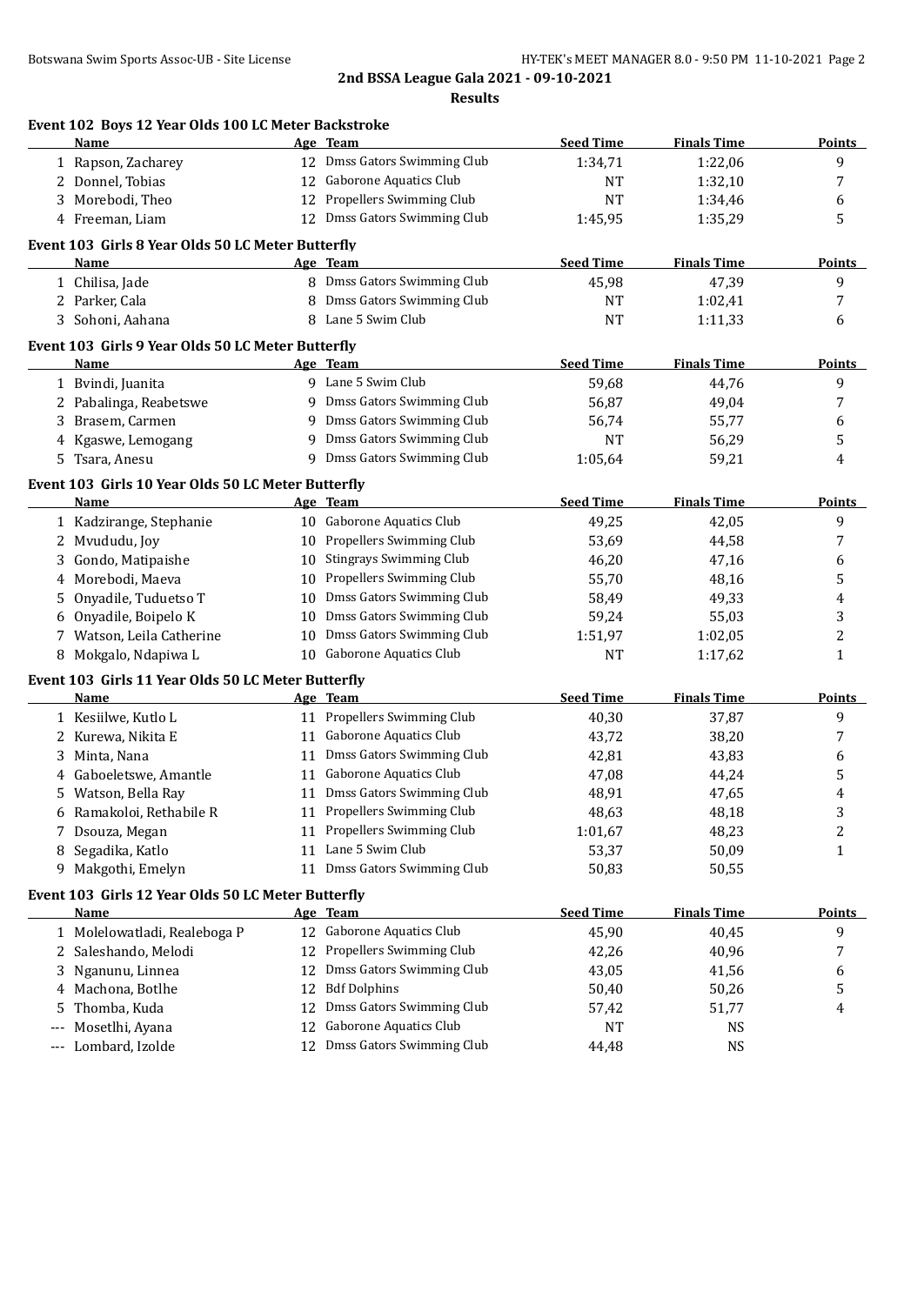|   | Name                                                  |    | Age Team                                   | <b>Seed Time</b> | <b>Finals Time</b> | <b>Points</b> |
|---|-------------------------------------------------------|----|--------------------------------------------|------------------|--------------------|---------------|
|   | 1 Nkoni, Chase                                        |    | 8 Dmss Gators Swimming Club                | <b>NT</b>        | 52,82              | 9             |
|   | 2 Lombard, Quan Rene                                  |    | 8 Dmss Gators Swimming Club                | <b>NT</b>        | 1:01,79            | 7             |
|   | Event 104 Boys 9 Year Olds 50 LC Meter Butterfly      |    |                                            |                  |                    |               |
|   | <b>Name</b>                                           |    | Age Team                                   | <b>Seed Time</b> | <b>Finals Time</b> | <b>Points</b> |
|   | 1 Kurewa, Joash                                       |    | 9 Gaborone Aquatics Club                   | <b>NT</b>        | 45,16              | 9             |
|   | 2 Molefe, Leago                                       |    | 9 Lane 5 Swim Club                         | 55,62            | 51,07              | 7             |
|   | 3 Ramakoloi, Entle T                                  |    | 9 Propellers Swimming Club                 | NT               | 52,06              | 6             |
|   | 4 Nortje, Heinrich                                    |    | 9 Dmss Gators Swimming Club                | <b>NT</b>        | 1:04,13            | 5             |
|   | Event 104 Boys 10 Year Olds 50 LC Meter Butterfly     |    |                                            |                  |                    |               |
|   | Name                                                  |    | Age Team                                   | <b>Seed Time</b> | <b>Finals Time</b> | <b>Points</b> |
|   | 1 Bakwena, Leruo J                                    |    | 10 Propellers Swimming Club                | 46,12            | 43,03              | 9             |
|   | 2 Joseph, Thabang L                                   |    | 10 Lane 5 Swim Club                        | 44,62            | 43,47              | 7             |
| 3 | Savage, Bobby                                         |    | 10 Lane 5 Swim Club                        | <b>NT</b>        | 44,62              | 6             |
| 4 | Nganunu, Shathani                                     |    | 10 Dmss Gators Swimming Club               | 44,93            | 44,85              | 5             |
| 5 | Chilisa, Jerone                                       |    | 10 Dmss Gators Swimming Club               | 52,52            | 46,05              | 4             |
| 6 | Numada, Mahiro                                        | 10 | Gaborone Aquatics Club                     | <b>NT</b>        | 47,34              | 3             |
| 7 | Molelowatladi, Kagiso M                               | 10 | Gaborone Aquatics Club                     | NT               | 51,20              | 2             |
| 8 | Gamroudi, Roudi                                       | 10 | Gaborone Aquatics Club                     | NT               | 58,15              | 1             |
| 9 | Seokamo, Kitso                                        | 10 | Propellers Swimming Club                   | NT               | 1:03,67            |               |
|   | --- Ferguson, Theo                                    |    | 10 Dmss Gators Swimming Club               | 59,51            | <b>NS</b>          |               |
|   |                                                       |    |                                            |                  |                    |               |
|   | Event 104 Boys 11 Year Olds 50 LC Meter Butterfly     |    |                                            | <b>Seed Time</b> |                    |               |
|   | Name                                                  |    | Age Team                                   |                  | <b>Finals Time</b> | <b>Points</b> |
|   | 1 Modirelabangwe, Tema                                |    | 11 Lane 5 Swim Club<br>11 Lane 5 Swim Club | 41,44            | 37,20              | 9<br>7        |
|   | 2 Nthomiwa, Wapego                                    |    |                                            | 44,69            | 40,46              |               |
|   | Event 104 Boys 12 Year Olds 50 LC Meter Butterfly     |    |                                            |                  |                    |               |
|   | Name                                                  |    | Age Team                                   | <b>Seed Time</b> | <b>Finals Time</b> | <b>Points</b> |
|   | 1 Rapson, Zacharey                                    |    | 12 Dmss Gators Swimming Club               | 41,33            | 36,22              | 9             |
|   | 2 Morebodi, Theo                                      |    | 12 Propellers Swimming Club                | 49,27            | 38,52              | 7             |
|   | 3 Freeman, Liam                                       |    | 12 Dmss Gators Swimming Club               | 53,30            | 46,40              | 6             |
|   | 4 Majola, Moagi T                                     |    | 12 Gaborone Aquatics Club                  | NT               | 1:00,73            | 5             |
|   | Event 105 Girls 8 Year Olds 50 LC Meter Breaststroke  |    |                                            |                  |                    |               |
|   | Name                                                  |    | Age Team                                   | <b>Seed Time</b> | <b>Finals Time</b> | <b>Points</b> |
|   | 1 Sohoni, Aahana                                      |    | 8 Lane 5 Swim Club                         | <b>NT</b>        | 1:01,93            | 9             |
|   | 2 Parker, Cala                                        |    | Dmss Gators Swimming Club                  | <b>NT</b>        | 1:04,31            |               |
|   | --- Chilisa, Jade                                     | 8  | Dmss Gators Swimming Club                  | <b>NT</b>        | <b>NS</b>          |               |
|   | Event 105 Girls 9 Year Olds 50 LC Meter Breaststroke  |    |                                            |                  |                    |               |
|   | Name                                                  |    | Age Team                                   | <b>Seed Time</b> | <b>Finals Time</b> | <b>Points</b> |
|   | 1 Brasem, Carmen                                      |    | 9 Dmss Gators Swimming Club                | 58,47            | 56,16              | 9             |
| 2 | Tsara, Anesu                                          |    | Dmss Gators Swimming Club                  | 1:06,27          | 58,40              | 7             |
|   | Pabalinga, Reabetswe                                  | 9  | Dmss Gators Swimming Club                  | 1:06,25          | 1:00,76            | 6             |
| 4 | Bvindi, Juanita                                       | q  | Lane 5 Swim Club                           | 1:22,79          | 1:02,56            | 5             |
|   | 5 Kgaswe, Lemogang                                    | 9  | Dmss Gators Swimming Club                  | 1:10,67          | 1:04,39            | 4             |
|   | Event 105 Girls 10 Year Olds 50 LC Meter Breaststroke |    |                                            |                  |                    |               |
|   | Name                                                  |    | Age Team                                   | <b>Seed Time</b> | <b>Finals Time</b> | <u>Points</u> |
|   | 1 Gondo, Matipaishe                                   |    | 10 Stingrays Swimming Club                 | 50,25            | 44,11              | 9             |
|   | 2 Morebodi, Maeva                                     |    | 10 Propellers Swimming Club                | 56,44            | 50,06              | 7             |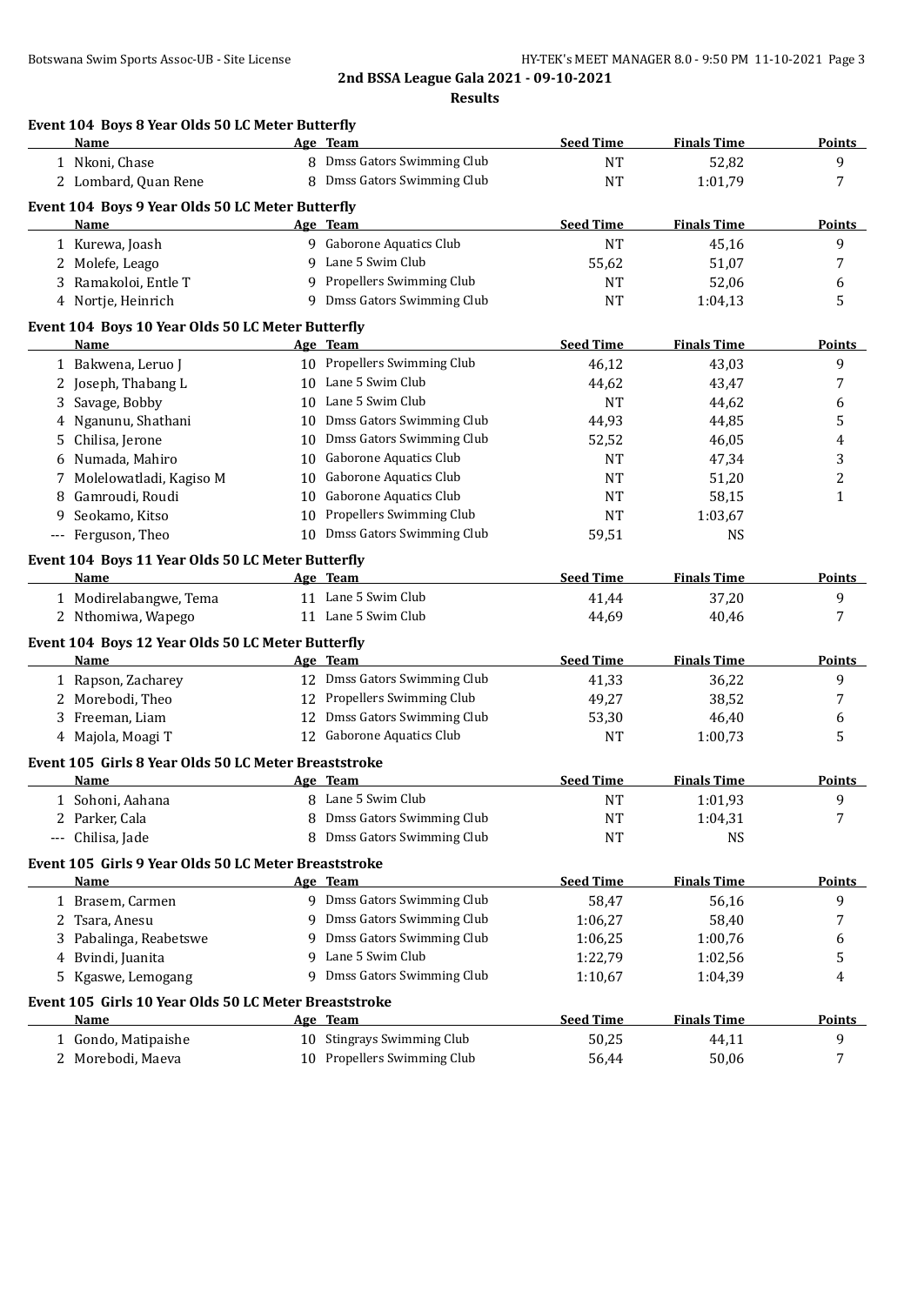## **(Event 105 Girls 10 Year Olds 50 LC Meter Breaststroke)**

|                     | <b>Name</b>                                           |    | Age Team                      | <b>Seed Time</b> | <b>Finals Time</b> | <b>Points</b>  |
|---------------------|-------------------------------------------------------|----|-------------------------------|------------------|--------------------|----------------|
|                     | 3 Kadzirange, Stephanie                               |    | 10 Gaborone Aquatics Club     | 53,81            | 50,48              | 6              |
|                     | 4 Mvududu, Joy                                        | 10 | Propellers Swimming Club      | 1:04,56          | 55,06              | 5              |
| 5                   | Onyadile, Boipelo K                                   | 10 | Dmss Gators Swimming Club     | 1:09,84          | 55,37              | 4              |
|                     | Onyadile, Tuduetso T                                  | 10 | Dmss Gators Swimming Club     | 57,63            | 55,41              | 3              |
|                     | Watson, Leila Catherine                               | 10 | Dmss Gators Swimming Club     | 53,39            | 58,28              | $\overline{c}$ |
|                     | 8 Lemcke, Quinne A                                    | 10 | Gaborone Aquatics Club        | NT               | 1:01,28            | 1              |
|                     | 9 Mokgalo, Ndapiwa L                                  |    | 10 Gaborone Aquatics Club     | <b>NT</b>        | 1:10,06            |                |
|                     | Event 105 Girls 11 Year Olds 50 LC Meter Breaststroke |    |                               |                  |                    |                |
|                     | Name                                                  |    | Age Team                      | <b>Seed Time</b> | <b>Finals Time</b> | <b>Points</b>  |
|                     | 1 Kurewa, Nikita E                                    |    | 11 Gaborone Aquatics Club     | 44,42            | 44,88              | 9              |
|                     | 2 Minta, Nana                                         |    | 11 Dmss Gators Swimming Club  | 48,35            | 47,53              | 7              |
|                     | 3 Watson, Bella Ray                                   |    | 11 Dmss Gators Swimming Club  | 49,55            | 48,65              | 6              |
| 4                   | Dsouza, Megan                                         |    | 11 Propellers Swimming Club   | 50,25            | 48,90              | 5              |
| 5.                  | Kesiilwe, Kutlo L                                     |    | 11 Propellers Swimming Club   | 56,52            | 49,14              | $\overline{4}$ |
| 6                   | Ramakoloi, Rethabile R                                | 11 | Propellers Swimming Club      | 56,59            | 49,88              | 3              |
| 7                   | Gaboeletswe, Amantle                                  | 11 | <b>Gaborone Aquatics Club</b> | 57,05            | 51,45              | $\overline{c}$ |
| 8                   | Bruwer, Lillian A                                     | 11 | Gaborone Aquatics Club        | <b>NT</b>        | 56,01              | 1              |
| 9                   | Segadika, Katlo                                       | 11 | Lane 5 Swim Club              | <b>NT</b>        | 56,10              |                |
|                     | 10 Makgothi, Emelyn                                   | 11 | Dmss Gators Swimming Club     | 54,31            | 58,82              |                |
|                     | 11 Van Dyk, Diane                                     | 11 | <b>Gaborone Aquatics Club</b> | <b>NT</b>        | 1:03,11            |                |
|                     |                                                       |    |                               |                  |                    |                |
|                     | Event 105 Girls 12 Year Olds 50 LC Meter Breaststroke |    |                               |                  |                    |                |
|                     | Name                                                  |    | Age Team                      | <b>Seed Time</b> | <b>Finals Time</b> | <b>Points</b>  |
|                     | 1 Saleshando, Melodi                                  |    | 12 Propellers Swimming Club   | 50,88            | 45,20              | 9              |
|                     | 2 Molelowatladi, Realeboga P                          |    | 12 Gaborone Aquatics Club     | 51,56            | 49,61              | 7              |
| 3                   | Nganunu, Linnea                                       | 12 | Dmss Gators Swimming Club     | 59,28            | 53,53              | 6              |
| 4                   | Thomba, Kuda                                          | 12 | Dmss Gators Swimming Club     | 56,73            | 54,29              | 5              |
| $\qquad \qquad - -$ | Mosetlhi, Ayana                                       | 12 | Gaborone Aquatics Club        | 1:01,79          | NS                 |                |
|                     | --- Lombard, Izolde                                   |    | 12 Dmss Gators Swimming Club  | 46,04            | <b>NS</b>          |                |
|                     | Event 106 Boys 8 Year Olds 50 LC Meter Breaststroke   |    |                               |                  |                    |                |
|                     | <b>Name</b>                                           |    | Age Team                      | <b>Seed Time</b> | <b>Finals Time</b> | <b>Points</b>  |
|                     | 1 Nkoni, Chase                                        |    | 8 Dmss Gators Swimming Club   | 1:10,22          | 1:00,61            | 9              |
|                     | 2 Lemcke, Hugo R                                      | 8  | <b>Gaborone Aquatics Club</b> | <b>NT</b>        | 1:02,52            | 7              |
|                     | 3 Lombard, Quan Rene                                  |    | 8 Dmss Gators Swimming Club   | 1:09,72          | 1:05,17            | 6              |
|                     | Event 106 Boys 9 Year Olds 50 LC Meter Breaststroke   |    |                               |                  |                    |                |
|                     | <b>Name</b>                                           |    | Age Team                      | Seed Time        | <b>Finals Time</b> | Points         |
|                     | 1 Molefe, Leago                                       |    | 9 Lane 5 Swim Club            | 58,74            | 51,91              | 9              |
| 2                   | Kurewa, Joash                                         | 9  | Gaborone Aquatics Club        | 56,01            | 54,72              | 7              |
| 3                   | Ramakoloi, Entle T                                    | 9  | Propellers Swimming Club      | 1:05,42          | 57,36              |                |
|                     |                                                       | 9  | Dmss Gators Swimming Club     |                  |                    | 6              |
| 4                   | Nortje, Heinrich                                      |    | Gaborone Aquatics Club        | NT               | 1:10,85            | 5              |
| 5.                  | Van Dyk, Johannes D                                   | 9  |                               | <b>NT</b>        | 1:13,97            | 4              |
|                     | Event 106 Boys 10 Year Olds 50 LC Meter Breaststroke  |    |                               |                  |                    |                |
|                     | <b>Name</b>                                           |    | Age Team                      | <b>Seed Time</b> | <b>Finals Time</b> | <b>Points</b>  |
|                     | 1 Bakwena, Leruo J                                    | 10 | Propellers Swimming Club      | 52,05            | 46,88              | 9              |
| 2                   | Joseph, Thabang L                                     | 10 | Lane 5 Swim Club              | 52,38            | 48,96              | 7              |
| 3                   | Nganunu, Shathani                                     | 10 | Dmss Gators Swimming Club     | 56,42            | 51,28              | 6              |
| 4                   | Numada, Mahiro                                        | 10 | Gaborone Aquatics Club        | 1:00,35          | 52,52              | 5              |
| 5                   | Savage, Bobby                                         | 10 | Lane 5 Swim Club              | <b>NT</b>        | 54,36              | 4              |
| 6                   | Chilisa, Jerone                                       | 10 | Dmss Gators Swimming Club     | 59,36            | 55,00              | 3              |
|                     |                                                       |    |                               |                  |                    |                |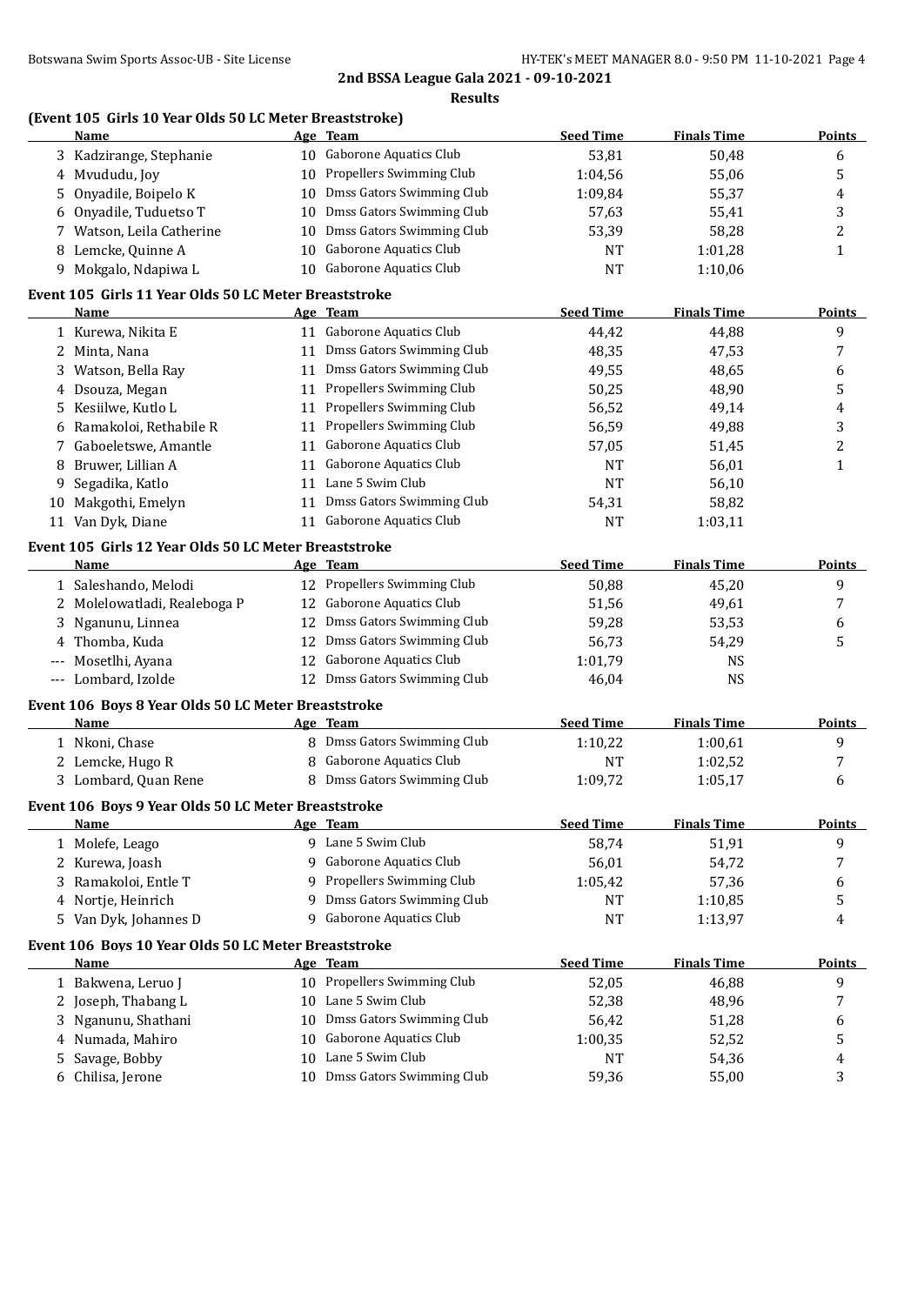|                      | (Event 106 Boys 10 Year Olds 50 LC Meter Breaststroke)<br>Name |    | Age Team                      | <b>Seed Time</b> | <b>Finals Time</b> | <b>Points</b>           |
|----------------------|----------------------------------------------------------------|----|-------------------------------|------------------|--------------------|-------------------------|
|                      | 7 Gamroudi, Roudi                                              |    | 10 Gaborone Aquatics Club     | 1:00,01          | 56,83              | 2                       |
| 8                    | Molelowatladi, Kagiso M                                        |    | 10 Gaborone Aquatics Club     | 1:10,26          | 1:00,63            | $\mathbf{1}$            |
| 9                    | Seokamo, Kitso                                                 |    | 10 Propellers Swimming Club   | <b>NT</b>        | 1:04,82            |                         |
| $\scriptstyle\cdots$ | Ferguson, Theo                                                 |    | 10 Dmss Gators Swimming Club  | 1:08,14          | <b>NS</b>          |                         |
|                      | Event 106 Boys 11 Year Olds 50 LC Meter Breaststroke           |    |                               |                  |                    |                         |
|                      | Name                                                           |    | Age Team                      | <b>Seed Time</b> | <b>Finals Time</b> | <b>Points</b>           |
|                      | 1 Modirelabangwe, Tema                                         |    | 11 Lane 5 Swim Club           | 48,55            | 46,41              | 9                       |
|                      | 2 Nthomiwa, Wapego                                             |    | 11 Lane 5 Swim Club           | 57,50            | 51,28              | 7                       |
|                      | Event 106 Boys 12 Year Olds 50 LC Meter Breaststroke           |    |                               |                  |                    |                         |
|                      | Name                                                           |    | Age Team                      | <b>Seed Time</b> | <b>Finals Time</b> | <b>Points</b>           |
|                      | 1 Morebodi, Theo                                               |    | 12 Propellers Swimming Club   | 43,14            | 41,10              | 9                       |
|                      | 2 Donnel, Tobias                                               |    | 12 Gaborone Aquatics Club     | 47,67            | 42,78              | 7                       |
| 3                    | Mtetwa, Tumisang L                                             |    | 12 Gaborone Aquatics Club     | 1:03,05          | 47,69              | 6                       |
| 4                    | Rapson, Zacharey                                               |    | 12 Dmss Gators Swimming Club  | 50,86            | 48,88              | 5                       |
| 5                    | Freeman, Liam                                                  |    | 12 Dmss Gators Swimming Club  | 58,75            | 54,55              | 4                       |
|                      | 6 Mokgadi, Thuto                                               |    | 12 Bdf Dolphins               | 51,58            | 55,86              | 3                       |
|                      | Event 107 Girls 9 Year Olds 100 LC Meter Breaststroke          |    |                               |                  |                    |                         |
|                      | Name                                                           |    | Age Team                      | <b>Seed Time</b> | <b>Finals Time</b> | <b>Points</b>           |
|                      | 1 Brasem, Carmen                                               |    | 9 Dmss Gators Swimming Club   | <b>NT</b>        | 2:02,34            | 9                       |
| 2                    | Tsara, Anesu                                                   | 9  | Dmss Gators Swimming Club     | <b>NT</b>        | 2:04,72            | 7                       |
| 3                    | Bvindi, Juanita                                                | 9  | Lane 5 Swim Club              | 2:20,18          | 2:12,73            | 6                       |
|                      | 4 Pabalinga, Reabetswe                                         | 9  | Dmss Gators Swimming Club     | NT               | 2:16,94            | 5                       |
|                      | 5 Kgaswe, Lemogang                                             |    | 9 Dmss Gators Swimming Club   | <b>NT</b>        | 2:21,61            | 4                       |
|                      | Event 107 Girls 10 Year Olds 100 LC Meter Breaststroke         |    |                               |                  |                    |                         |
|                      | Name                                                           |    | Age Team                      | <b>Seed Time</b> | <b>Finals Time</b> | <b>Points</b>           |
|                      | 1 Gondo, Matipaishe                                            |    | 10 Stingrays Swimming Club    | 1:49,93          | 1:39,63            | 9                       |
| 2                    | Morebodi, Maeva                                                |    | 10 Propellers Swimming Club   | <b>NT</b>        | 1:48,90            | 7                       |
|                      | Kadzirange, Stephanie                                          | 10 | <b>Gaborone Aquatics Club</b> | 1:58,45          | 1:51,86            | 6                       |
| 4                    | Mutie, Muela                                                   | 10 | Dmss Gators Swimming Club     | 2:08,04          | 1:57,70            | 5                       |
| 5                    | Onyadile, Tuduetso T                                           | 10 | Dmss Gators Swimming Club     | 2:07,52          | 1:58,66            | 4                       |
| 6                    | Mvududu, Joy                                                   | 10 | Propellers Swimming Club      | 2:23,32          | 1:59,22            | 3                       |
| 7                    | Nadisah - Chinyepi, Anele                                      | 10 | Dmss Gators Swimming Club     | NT               | 2:00,72            | $\overline{\mathbf{c}}$ |
|                      | 8 Watson, Leila Catherine                                      |    | 10 Dmss Gators Swimming Club  | <b>NT</b>        | 2:11,15            | 1                       |
|                      | Event 107 Girls 11 Year Olds 100 LC Meter Breaststroke         |    |                               |                  |                    |                         |
|                      | Name                                                           |    | Age Team                      | <b>Seed Time</b> | <b>Finals Time</b> | <b>Points</b>           |
|                      | 1 Watson, Bella Ray                                            |    | 11 Dmss Gators Swimming Club  | 1:50,53          | 1:42,73            | 9                       |
| 2                    | Kurewa, Nikita E                                               |    | 11 Gaborone Aquatics Club     | 1:42,48          | 1:44,25            | 7                       |
| 3                    | Kesiilwe, Kutlo L                                              | 11 | Propellers Swimming Club      | 1:57,25          | 1:44,87            | 6                       |
| 4                    | Minta, Nana                                                    | 11 | Dmss Gators Swimming Club     | 1:53,00          | 1:46,31            | 5                       |
| 5                    | Ramakoloi, Rethabile R                                         | 11 | Propellers Swimming Club      | 1:58,71          | 1:51,52            | 4                       |
| 6                    | Dsouza, Megan                                                  |    | 11 Propellers Swimming Club   | 1:53,66          | 1:53,14            | 3                       |
| 7                    | Gaboeletswe, Amantle                                           | 11 | Gaborone Aquatics Club        | 2:05,32          | 1:54,19            | $\overline{\mathbf{c}}$ |
| 8                    | Segadika, Katlo                                                |    | 11 Lane 5 Swim Club           | NT               | 1:56,65            | 1                       |
| 9                    | Makgothi, Emelyn                                               |    | 11 Dmss Gators Swimming Club  | 1:58,63          | 2:04,87            |                         |
|                      | Event 107 Girls 12 Year Olds 100 LC Meter Breaststroke         |    |                               |                  |                    |                         |
|                      | <b>Name</b>                                                    |    | Age Team                      | <b>Seed Time</b> | <b>Finals Time</b> | <b>Points</b>           |
|                      | 1 Saleshando, Melodi                                           |    | 12 Propellers Swimming Club   | 1:46,82          | 1:39,12            | 9                       |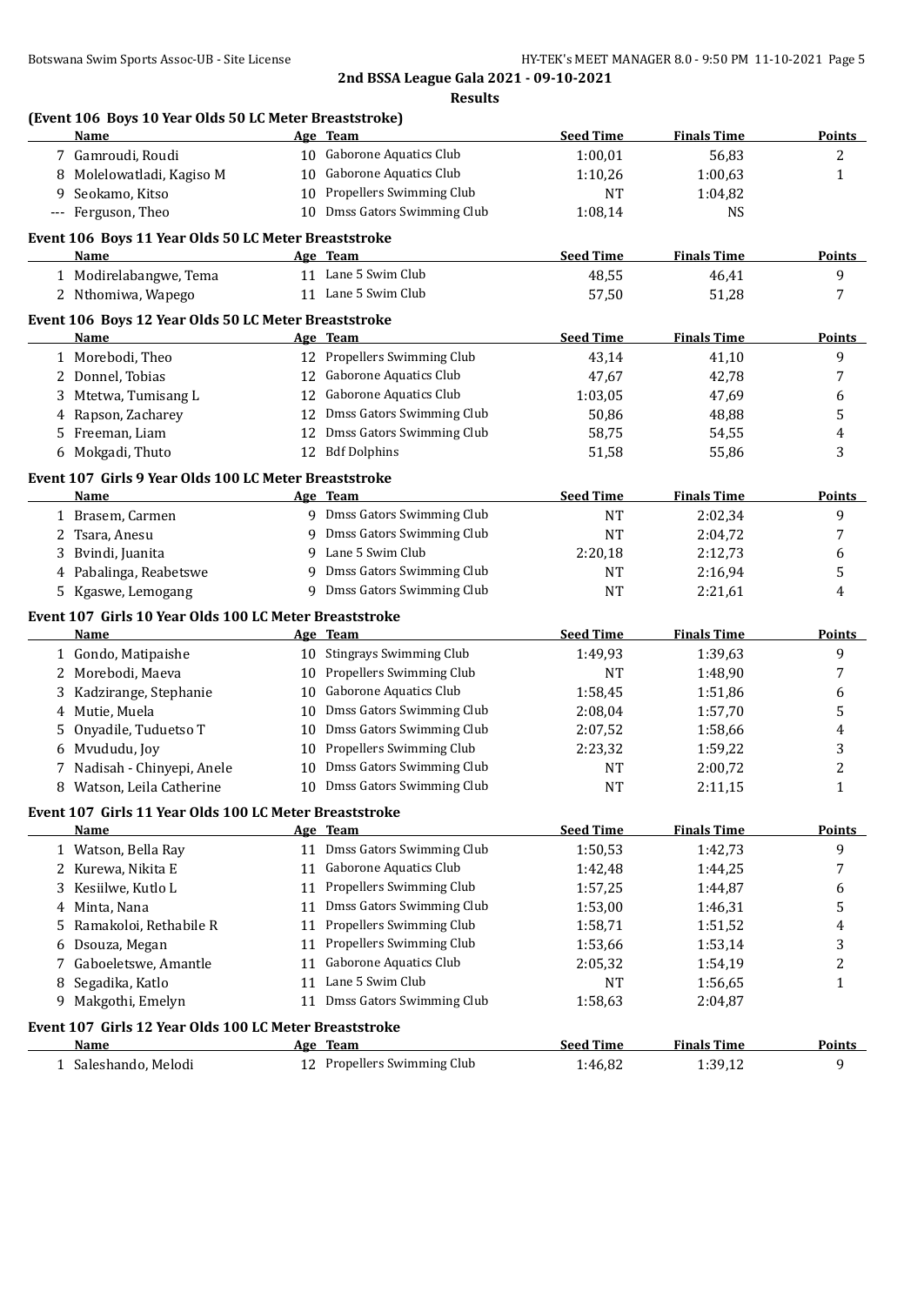|              | (Event 107 Girls 12 Year Olds 100 LC Meter Breaststroke)<br>Name |    | Age Team                               | <b>Seed Time</b>          | <b>Finals Time</b>          | <b>Points</b>      |
|--------------|------------------------------------------------------------------|----|----------------------------------------|---------------------------|-----------------------------|--------------------|
|              | 2 Molelowatladi, Realeboga P                                     |    | 12 Gaborone Aquatics Club              | 1:49,99                   | 1:46,74                     | 7                  |
|              | 3 Thomba, Kuda                                                   |    | 12 Dmss Gators Swimming Club           | 1:56,15                   | 1:54,01                     | 6                  |
|              |                                                                  |    |                                        |                           |                             |                    |
|              | Event 108 Boys 9 Year Olds 100 LC Meter Breaststroke             |    |                                        |                           |                             |                    |
|              | Name                                                             |    | Age Team                               | <b>Seed Time</b>          | <b>Finals Time</b>          | <b>Points</b>      |
|              | 1 Molefe, Leago                                                  |    | 9 Lane 5 Swim Club                     | 1:55,90                   | 1:54,02                     | 9                  |
|              | 2 Ramakoloi, Entle T                                             |    | 9 Propellers Swimming Club             | NT                        | 2:05,09                     | 7                  |
|              | 3 Nortje, Heinrich                                               |    | 9 Dmss Gators Swimming Club            | NT                        | 2:44,21                     | 6                  |
|              | --- Moroka, Mokgosi M                                            |    | 9 Dmss Gators Swimming Club            | <b>NT</b>                 | DQ                          |                    |
|              | Event 108 Boys 10 Year Olds 100 LC Meter Breaststroke            |    |                                        |                           |                             |                    |
|              | Name                                                             |    | Age Team                               | <b>Seed Time</b>          | <b>Finals Time</b>          | <u>Points</u>      |
|              | 1 Bakwena, Leruo J                                               |    | 10 Propellers Swimming Club            | 1:56,70                   | 1:42,03                     | 9                  |
|              | 2 Joseph, Thabang L                                              |    | 10 Lane 5 Swim Club                    | 1:49,14                   | 1:46,27                     | 7                  |
|              | 3 Nganunu, Shathani                                              | 10 | Dmss Gators Swimming Club              | 1:46,69                   | 1:52,45                     | 6                  |
| 4            | Chilisa, Jerone                                                  | 10 | Dmss Gators Swimming Club              | 2:02,14                   | 1:54,99                     | 5                  |
| 5.           | Numada, Mahiro                                                   | 10 | <b>Gaborone Aquatics Club</b>          | NT                        | 1:56,37                     | 4                  |
| 6            | Savage, Bobby                                                    | 10 | Lane 5 Swim Club                       | NT                        | 1:59,51                     | 3                  |
|              | 7 Seokamo, Kitso                                                 | 10 | Propellers Swimming Club               | NT                        | 2:18,79                     | 2                  |
|              | --- Gamroudi, Roudi                                              |    | 10 Gaborone Aquatics Club              | <b>NT</b>                 | DQ                          |                    |
|              | Event 108 Boys 11 Year Olds 100 LC Meter Breaststroke            |    |                                        |                           |                             |                    |
|              | Name                                                             |    | Age Team                               | <b>Seed Time</b>          | <b>Finals Time</b>          | <b>Points</b>      |
|              | 1 Modirelabangwe, Tema                                           |    | 11 Lane 5 Swim Club                    | 1:44,49                   | 1:46,15                     | 9                  |
|              | 2 Nthomiwa, Wapego                                               |    | 11 Lane 5 Swim Club                    | 1:55,82                   | 1:47,37                     | 7                  |
|              |                                                                  |    |                                        |                           |                             |                    |
|              | Event 108 Boys 12 Year Olds 100 LC Meter Breaststroke<br>Name    |    | Age Team                               | <b>Seed Time</b>          | <b>Finals Time</b>          | Points             |
|              | 1 Morebodi, Theo                                                 |    | 12 Propellers Swimming Club            | 1:38,53                   | 1:32,73                     | 9                  |
|              | 2 Donnel, Tobias                                                 |    | 12 Gaborone Aquatics Club              | 1:45,41                   | 1:33,31                     | 7                  |
|              | 3 Rapson, Zacharey                                               | 12 | Dmss Gators Swimming Club              | 1:53,11                   | 1:47,06                     | 6                  |
|              | 4 Mtetwa, Tumisang L                                             |    | 12 Gaborone Aquatics Club              | 2:25,53                   | 1:50,17                     | 5                  |
|              | 5 Freeman, Liam                                                  |    | 12 Dmss Gators Swimming Club           | 2:08,35                   | 1:55,89                     | 4                  |
|              | 6 Mokgadi, Thuto                                                 |    | 12 Bdf Dolphins                        | 1:54,62                   | 2:11,94                     | 3                  |
|              |                                                                  |    |                                        |                           |                             |                    |
|              | Event 109 Girls 8 Year Olds 50 LC Meter Freestyle                |    |                                        |                           |                             |                    |
|              | <u>Name</u>                                                      |    | Age Team                               | <b>Seed Time</b>          | <b>Finals Time</b>          | <b>Points</b>      |
|              | 1 Chilisa, Jade                                                  |    | 8 Dmss Gators Swimming Club            | 43,79                     | 43,00                       | 9                  |
|              | 2 Parker, Cala                                                   |    | Dmss Gators Swimming Club              | <b>NT</b>                 | 43,66                       | 7                  |
|              | Sohoni, Aahana                                                   | 8  | Lane 5 Swim Club                       | 59,00                     | 51,75                       | 6                  |
|              | 4 Ponatshego, Sebaga                                             | 8  | Gaborone Aquatics Club                 | NT                        | 57,78                       | 5                  |
|              | Event 109 Girls 9 Year Olds 50 LC Meter Freestyle                |    |                                        |                           |                             |                    |
|              | Name                                                             |    | Age Team                               | <b>Seed Time</b>          | <b>Finals Time</b>          | <b>Points</b>      |
|              | 1 Pabalinga, Reabetswe                                           |    | 9 Dmss Gators Swimming Club            | 47,21                     | 41,99                       | 9                  |
| $\mathbf{Z}$ | Brasem, Carmen                                                   | 9  | Dmss Gators Swimming Club              | 45,98                     | 42,08                       | 7                  |
|              |                                                                  |    |                                        |                           |                             |                    |
| 3            | Bvindi, Juanita                                                  | 9  | Lane 5 Swim Club                       | 50,40                     | 42,55                       | 6                  |
| 4            | Tsara, Anesu                                                     | 9  | Dmss Gators Swimming Club              | 46,96                     | 42,60                       | 5                  |
|              | 5 Kgaswe, Lemogang                                               |    | 9 Dmss Gators Swimming Club            | <b>NT</b>                 | 42,68                       | 4                  |
|              |                                                                  |    |                                        |                           |                             |                    |
|              | Event 109 Girls 10 Year Olds 50 LC Meter Freestyle<br>Name       |    |                                        |                           |                             |                    |
|              | 1 Gondo, Matipaishe                                              |    | Age Team<br>10 Stingrays Swimming Club | <b>Seed Time</b><br>38,86 | <b>Finals Time</b><br>34,26 | <b>Points</b><br>9 |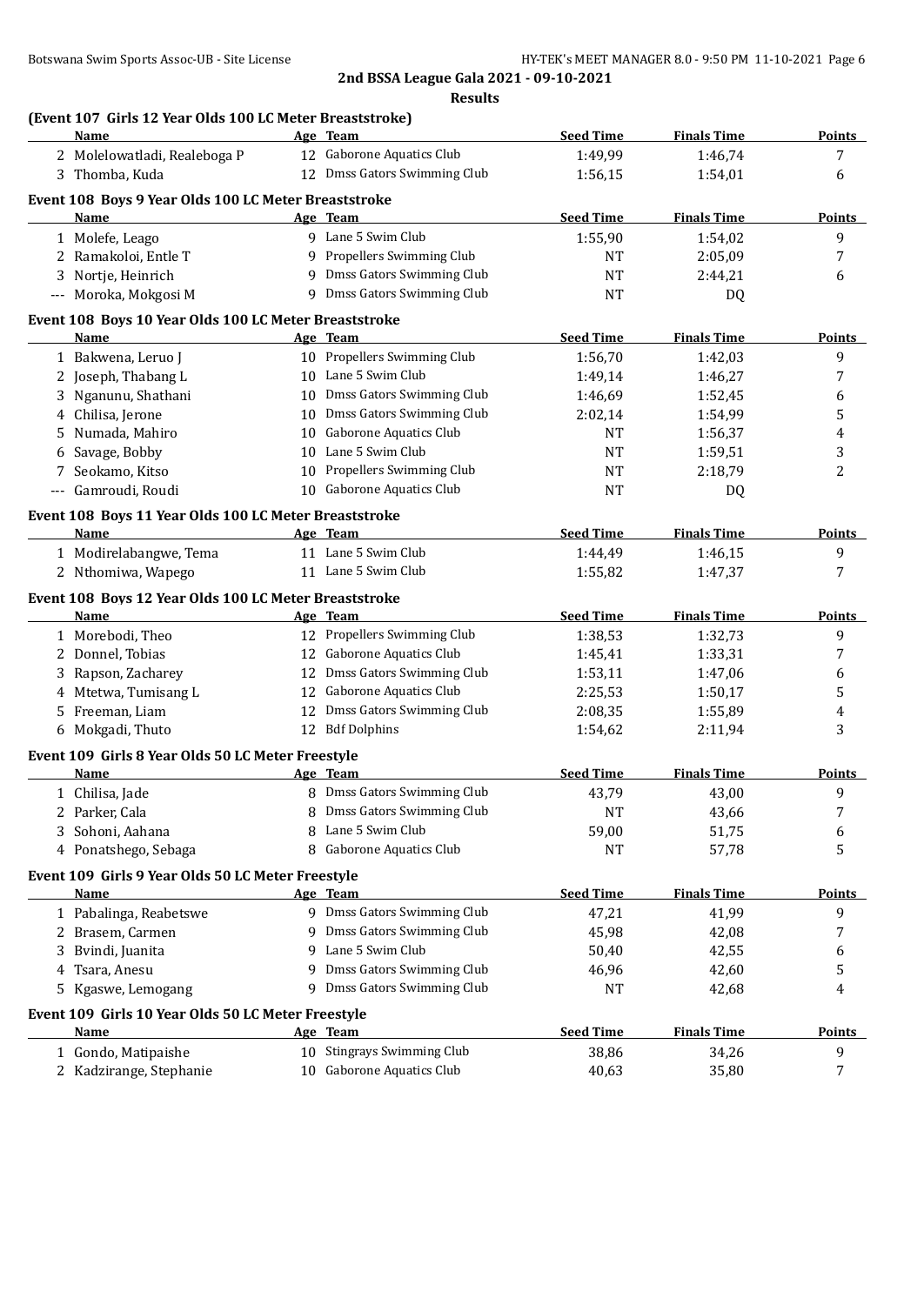|    | (Event 109 Girls 10 Year Olds 50 LC Meter Freestyle)<br>Name     |            | Age Team                     | <b>Seed Time</b> | <b>Finals Time</b> | <b>Points</b> |
|----|------------------------------------------------------------------|------------|------------------------------|------------------|--------------------|---------------|
|    | 3 Mutie, Muela                                                   |            | 10 Dmss Gators Swimming Club | 41,30            | 36,40              | 6             |
|    | 4 Morebodi, Maeva                                                |            | 10 Propellers Swimming Club  | 43,90            | 37,10              | 5             |
| 5. | Onyadile, Tuduetso T                                             |            | 10 Dmss Gators Swimming Club | 41,56            | 38,07              | 4             |
|    | 6 Nadisah - Chinyepi, Anele                                      |            | 10 Dmss Gators Swimming Club | NT               | 38,37              | 3             |
|    | 7 Mvududu, Joy                                                   |            | 10 Propellers Swimming Club  | 42,71            | 39,74              | 2             |
|    | 8 Lemcke, Quinne A                                               |            | 10 Gaborone Aquatics Club    | <b>NT</b>        | 41,84              | $\mathbf{1}$  |
|    | 9 Watson, Leila Catherine                                        |            | 10 Dmss Gators Swimming Club | 55,66            | 46,32              |               |
|    | 10 Mokgalo, Ndapiwa L                                            |            | 10 Gaborone Aquatics Club    | 1:21,02          | 59,43              |               |
|    | Event 109 Girls 11 Year Olds 50 LC Meter Freestyle               |            |                              |                  |                    |               |
|    | Name                                                             |            | Age Team                     | <b>Seed Time</b> | <b>Finals Time</b> | <b>Points</b> |
|    | 1 Kesiilwe, Kutlo L                                              |            | 11 Propellers Swimming Club  | 35,14            | 33,19              | 9             |
|    | 2 Minta, Nana                                                    |            | 11 Dmss Gators Swimming Club | 39,11            | 34,81              | 7             |
| 3  | Makgothi, Emelyn                                                 |            | 11 Dmss Gators Swimming Club | 39,31            | 36,51              | 6             |
|    | 4 Kurewa, Nikita E                                               |            | 11 Gaborone Aquatics Club    | 37,80            | 36,92              | 5             |
| 5  | Watson, Bella Ray                                                |            | 11 Dmss Gators Swimming Club | 41,01            | 37,37              | 4             |
| 6  | Dsouza, Megan                                                    |            | 11 Propellers Swimming Club  | 39,90            | 38,31              | 3             |
|    | Ramakoloi, Rethabile R                                           |            | 11 Propellers Swimming Club  | 41,63            | 40,96              | 2             |
| 8  | Van Dyk, Diane                                                   |            | 11 Gaborone Aquatics Club    | <b>NT</b>        | 41,35              | $\mathbf{1}$  |
| 9  | Gaboeletswe, Amantle                                             |            | 11 Gaborone Aquatics Club    | 43,70            | 41,67              |               |
| 10 | Bruwer, Lillian A                                                |            | 11 Gaborone Aquatics Club    | NT               | 43,54              |               |
|    | 11 Segadika, Katlo                                               |            | 11 Lane 5 Swim Club          | 44,25            | 43,70              |               |
|    | Event 109 Girls 12 Year Olds 50 LC Meter Freestyle               |            |                              |                  |                    |               |
|    | Name                                                             |            | Age Team                     | <b>Seed Time</b> | <b>Finals Time</b> | <b>Points</b> |
|    | 1 Saleshando, Melodi                                             |            | 12 Propellers Swimming Club  | 34,64            | 32,23              | 9             |
|    | 2 Molelowatladi, Realeboga P                                     |            | 12 Gaborone Aquatics Club    | 39,26            | 35,64              | 7             |
|    | 3 Thomba, Kuda                                                   |            | 12 Dmss Gators Swimming Club | 38,39            | 36,77              | 6             |
|    | 4 Machona, Botlhe                                                |            | 12 Bdf Dolphins              | 59,93            | 38,70              | 5             |
|    | Event 110 Boys 8 Year Olds 50 LC Meter Freestyle                 |            |                              |                  |                    |               |
|    | Name                                                             |            | Age Team                     | <b>Seed Time</b> | <b>Finals Time</b> | Points        |
|    | 1 Nkoni, Chase                                                   |            | 8 Dmss Gators Swimming Club  | NT               | 42,41              | 9             |
|    | 2 Lombard, Quan Rene                                             |            | 8 Dmss Gators Swimming Club  | 55,24            | 49,00              | 7             |
|    | 3 Lemcke, Hugo R                                                 |            | 8 Gaborone Aquatics Club     | NT               | 49,68              | 6             |
|    | Event 110 Boys 9 Year Olds 50 LC Meter Freestyle<br>Name         | <u>Age</u> | <b>Team</b>                  | <u>Seed Time</u> | <u>Finals Time</u> | <u>Points</u> |
|    | 1 Molefe, Leago                                                  |            | 9 Lane 5 Swim Club           | 41,87            | 38,98              | 9             |
| 2  | Ramakoloi, Entle T                                               | 9          | Propellers Swimming Club     | 42,30            | 40,99              | 7             |
|    | Kurewa, Joash                                                    | 9          | Gaborone Aquatics Club       | NT               | 42,75              | 6             |
| 4  | Seetso, Kago                                                     | 9          | <b>Bdf Dolphins</b>          | 42,85            | 45,24              | 5             |
| 5  | Nortje, Heinrich                                                 | 9          | Dmss Gators Swimming Club    | 53,84            | 46,06              | 4             |
|    |                                                                  | 9          | Dmss Gators Swimming Club    |                  |                    |               |
| 6  | Moroka, Mokgosi M<br>Van Dyk, Johannes D                         | 9          | Gaborone Aquatics Club       | NT<br><b>NT</b>  | 47,43              | 3<br>2        |
| 7  |                                                                  |            |                              |                  | 49,68              |               |
|    | Event 110 Boys 10 Year Olds 50 LC Meter Freestyle<br><u>Name</u> |            | Age Team                     | <b>Seed Time</b> | <b>Finals Time</b> | <b>Points</b> |
|    | 1 Joseph, Thabang L                                              |            | 10 Lane 5 Swim Club          | 37,17            | 35,46              | 9             |
|    | 2 Bakwena, Leruo J                                               | 10         | Propellers Swimming Club     | 38,89            | 35,70              | 7             |
|    | Nganunu, Shathani                                                |            | 10 Dmss Gators Swimming Club | 39,55            | 37,96              | 6             |
| 4  | Numada, Mahiro                                                   | 10         | Gaborone Aquatics Club       | 40,36            | 38,09              |               |
|    | Chilisa, Jerone                                                  |            | 10 Dmss Gators Swimming Club | 39,65            | 39,27              | 5<br>4        |
| 5. |                                                                  |            |                              |                  |                    |               |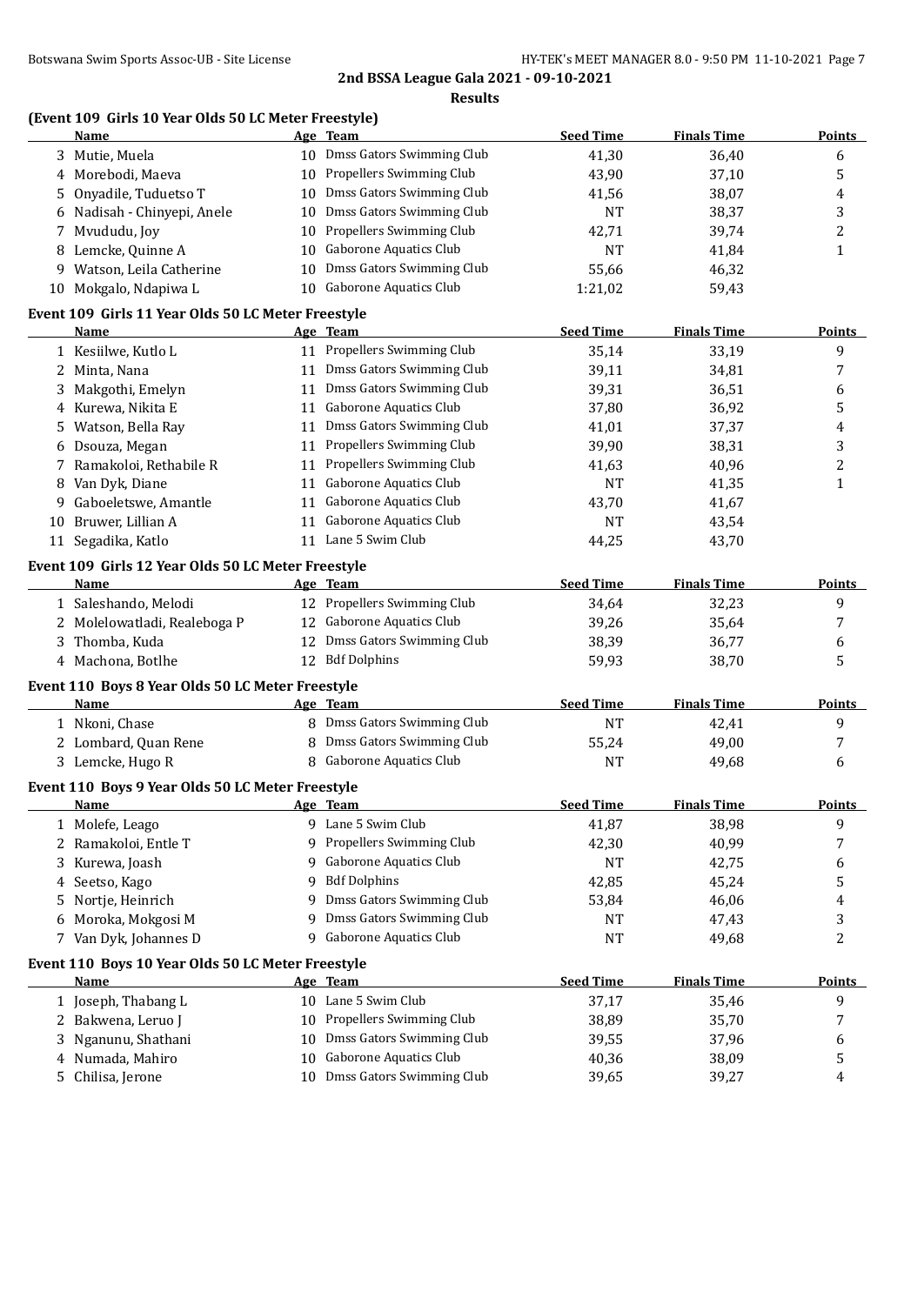| 10 Lane 5 Swim Club<br>6 Savage, Bobby<br><b>NT</b><br>Gaborone Aquatics Club<br>7 Gamroudi, Roudi<br><b>NT</b><br>10<br><b>Gaborone Aquatics Club</b><br>8 Molelowatladi, Kagiso M<br>10<br>1:05,13<br>10 Propellers Swimming Club<br>9 Seokamo, Kitso<br><b>NT</b><br>Event 110 Boys 11 Year Olds 50 LC Meter Freestyle<br><b>Seed Time</b><br>Name<br>Age Team<br>11 Lane 5 Swim Club<br>34,79<br>1 Modirelabangwe, Tema<br>11 Lane 5 Swim Club<br>2 Nthomiwa, Wapego<br>37,76<br>Event 110 Boys 12 Year Olds 50 LC Meter Freestyle<br><b>Seed Time</b><br>Name<br>Age Team<br>12 Dmss Gators Swimming Club<br>1 Rapson, Zacharey<br>36,94<br>12 Propellers Swimming Club<br>2 Morebodi, Theo<br>43,36<br>12 Gaborone Aquatics Club<br>3 Donnel, Tobias<br>40,80<br>12 Dmss Gators Swimming Club<br>4 Freeman, Liam<br>40,02<br><b>Bdf Dolphins</b><br>Mokgadi, Thuto<br>38,96<br>12<br>5.<br><b>Gaborone Aquatics Club</b><br>6 Majola, Moagi T<br><b>NT</b><br>12<br>12 Gaborone Aquatics Club<br>7 Mtetwa, Tumisang L<br>1:00,22<br>Event 111 Girls 8-10 200 LC Meter Medley Relay<br><b>Seed Time</b><br><b>Team</b><br><b>Relay</b><br>1 Dmss Gators Swimming Club<br>A<br>3:26,50<br>1) Pabalinga, Reabetswe 9<br>2) Watson, Leila Catherine 10<br>3) Mutie, Muela 10<br>--- Dmss Gators Swimming Club<br>B<br>3:35,50<br>1) Kgaswe, Lemogang 9<br>2) Nadisah - Chinyepi, Anele 10<br>3) Brasem, Carmen 9<br>Event 111 Girls 11-12 200 LC Meter Medley Relay<br><b>Seed Time</b><br>Team<br><b>Relay</b><br>$\boldsymbol{A}$<br>1 Propellers Swimming Club<br>3:01,33<br>1) Saleshando, Melodi 12<br>2) Ramakoloi, Rethabile R 11<br>3) Kesiilwe, Kutlo L 11<br>Α<br>2 Dmss Gators Swimming Club<br>2:57,33<br>1) Minta, Nana 11<br>2) Watson, Bella Ray 11<br>3) Nganunu, Linnea 12<br>A<br>3 Gaborone Aquatics Club<br>2:59,56 | 40,24<br>43,40<br>44,77<br>45,15<br><b>Finals Time</b><br>34,19<br>36,32<br><b>Finals Time</b><br>32,29<br>32,65<br>34,53<br>38,21<br>41,23<br>41,84<br>49,69<br><b>Finals Time</b><br>3:12,30<br>4) Onyadile, Tuduetso T 10<br>X3:20,39<br>4) Tsara, Anesu 9<br><b>Finals Time</b><br>2:45,94 | 3<br>$\boldsymbol{2}$<br>$\mathbf{1}$<br><b>Points</b><br>9<br>7<br><b>Points</b><br>9<br>7<br>6<br>5<br>$\overline{4}$<br>3<br>2<br>18 |
|-------------------------------------------------------------------------------------------------------------------------------------------------------------------------------------------------------------------------------------------------------------------------------------------------------------------------------------------------------------------------------------------------------------------------------------------------------------------------------------------------------------------------------------------------------------------------------------------------------------------------------------------------------------------------------------------------------------------------------------------------------------------------------------------------------------------------------------------------------------------------------------------------------------------------------------------------------------------------------------------------------------------------------------------------------------------------------------------------------------------------------------------------------------------------------------------------------------------------------------------------------------------------------------------------------------------------------------------------------------------------------------------------------------------------------------------------------------------------------------------------------------------------------------------------------------------------------------------------------------------------------------------------------------------------------------------------------------------------------------------------------------------------------------------------------------------------------------------|------------------------------------------------------------------------------------------------------------------------------------------------------------------------------------------------------------------------------------------------------------------------------------------------|-----------------------------------------------------------------------------------------------------------------------------------------|
|                                                                                                                                                                                                                                                                                                                                                                                                                                                                                                                                                                                                                                                                                                                                                                                                                                                                                                                                                                                                                                                                                                                                                                                                                                                                                                                                                                                                                                                                                                                                                                                                                                                                                                                                                                                                                                           |                                                                                                                                                                                                                                                                                                |                                                                                                                                         |
|                                                                                                                                                                                                                                                                                                                                                                                                                                                                                                                                                                                                                                                                                                                                                                                                                                                                                                                                                                                                                                                                                                                                                                                                                                                                                                                                                                                                                                                                                                                                                                                                                                                                                                                                                                                                                                           |                                                                                                                                                                                                                                                                                                |                                                                                                                                         |
|                                                                                                                                                                                                                                                                                                                                                                                                                                                                                                                                                                                                                                                                                                                                                                                                                                                                                                                                                                                                                                                                                                                                                                                                                                                                                                                                                                                                                                                                                                                                                                                                                                                                                                                                                                                                                                           |                                                                                                                                                                                                                                                                                                |                                                                                                                                         |
|                                                                                                                                                                                                                                                                                                                                                                                                                                                                                                                                                                                                                                                                                                                                                                                                                                                                                                                                                                                                                                                                                                                                                                                                                                                                                                                                                                                                                                                                                                                                                                                                                                                                                                                                                                                                                                           |                                                                                                                                                                                                                                                                                                |                                                                                                                                         |
|                                                                                                                                                                                                                                                                                                                                                                                                                                                                                                                                                                                                                                                                                                                                                                                                                                                                                                                                                                                                                                                                                                                                                                                                                                                                                                                                                                                                                                                                                                                                                                                                                                                                                                                                                                                                                                           |                                                                                                                                                                                                                                                                                                |                                                                                                                                         |
|                                                                                                                                                                                                                                                                                                                                                                                                                                                                                                                                                                                                                                                                                                                                                                                                                                                                                                                                                                                                                                                                                                                                                                                                                                                                                                                                                                                                                                                                                                                                                                                                                                                                                                                                                                                                                                           |                                                                                                                                                                                                                                                                                                |                                                                                                                                         |
|                                                                                                                                                                                                                                                                                                                                                                                                                                                                                                                                                                                                                                                                                                                                                                                                                                                                                                                                                                                                                                                                                                                                                                                                                                                                                                                                                                                                                                                                                                                                                                                                                                                                                                                                                                                                                                           |                                                                                                                                                                                                                                                                                                |                                                                                                                                         |
|                                                                                                                                                                                                                                                                                                                                                                                                                                                                                                                                                                                                                                                                                                                                                                                                                                                                                                                                                                                                                                                                                                                                                                                                                                                                                                                                                                                                                                                                                                                                                                                                                                                                                                                                                                                                                                           |                                                                                                                                                                                                                                                                                                |                                                                                                                                         |
|                                                                                                                                                                                                                                                                                                                                                                                                                                                                                                                                                                                                                                                                                                                                                                                                                                                                                                                                                                                                                                                                                                                                                                                                                                                                                                                                                                                                                                                                                                                                                                                                                                                                                                                                                                                                                                           |                                                                                                                                                                                                                                                                                                |                                                                                                                                         |
|                                                                                                                                                                                                                                                                                                                                                                                                                                                                                                                                                                                                                                                                                                                                                                                                                                                                                                                                                                                                                                                                                                                                                                                                                                                                                                                                                                                                                                                                                                                                                                                                                                                                                                                                                                                                                                           |                                                                                                                                                                                                                                                                                                |                                                                                                                                         |
|                                                                                                                                                                                                                                                                                                                                                                                                                                                                                                                                                                                                                                                                                                                                                                                                                                                                                                                                                                                                                                                                                                                                                                                                                                                                                                                                                                                                                                                                                                                                                                                                                                                                                                                                                                                                                                           |                                                                                                                                                                                                                                                                                                | Points<br><b>Points</b>                                                                                                                 |
|                                                                                                                                                                                                                                                                                                                                                                                                                                                                                                                                                                                                                                                                                                                                                                                                                                                                                                                                                                                                                                                                                                                                                                                                                                                                                                                                                                                                                                                                                                                                                                                                                                                                                                                                                                                                                                           |                                                                                                                                                                                                                                                                                                |                                                                                                                                         |
|                                                                                                                                                                                                                                                                                                                                                                                                                                                                                                                                                                                                                                                                                                                                                                                                                                                                                                                                                                                                                                                                                                                                                                                                                                                                                                                                                                                                                                                                                                                                                                                                                                                                                                                                                                                                                                           |                                                                                                                                                                                                                                                                                                |                                                                                                                                         |
|                                                                                                                                                                                                                                                                                                                                                                                                                                                                                                                                                                                                                                                                                                                                                                                                                                                                                                                                                                                                                                                                                                                                                                                                                                                                                                                                                                                                                                                                                                                                                                                                                                                                                                                                                                                                                                           |                                                                                                                                                                                                                                                                                                |                                                                                                                                         |
|                                                                                                                                                                                                                                                                                                                                                                                                                                                                                                                                                                                                                                                                                                                                                                                                                                                                                                                                                                                                                                                                                                                                                                                                                                                                                                                                                                                                                                                                                                                                                                                                                                                                                                                                                                                                                                           |                                                                                                                                                                                                                                                                                                |                                                                                                                                         |
|                                                                                                                                                                                                                                                                                                                                                                                                                                                                                                                                                                                                                                                                                                                                                                                                                                                                                                                                                                                                                                                                                                                                                                                                                                                                                                                                                                                                                                                                                                                                                                                                                                                                                                                                                                                                                                           |                                                                                                                                                                                                                                                                                                |                                                                                                                                         |
|                                                                                                                                                                                                                                                                                                                                                                                                                                                                                                                                                                                                                                                                                                                                                                                                                                                                                                                                                                                                                                                                                                                                                                                                                                                                                                                                                                                                                                                                                                                                                                                                                                                                                                                                                                                                                                           |                                                                                                                                                                                                                                                                                                |                                                                                                                                         |
|                                                                                                                                                                                                                                                                                                                                                                                                                                                                                                                                                                                                                                                                                                                                                                                                                                                                                                                                                                                                                                                                                                                                                                                                                                                                                                                                                                                                                                                                                                                                                                                                                                                                                                                                                                                                                                           |                                                                                                                                                                                                                                                                                                |                                                                                                                                         |
|                                                                                                                                                                                                                                                                                                                                                                                                                                                                                                                                                                                                                                                                                                                                                                                                                                                                                                                                                                                                                                                                                                                                                                                                                                                                                                                                                                                                                                                                                                                                                                                                                                                                                                                                                                                                                                           |                                                                                                                                                                                                                                                                                                |                                                                                                                                         |
|                                                                                                                                                                                                                                                                                                                                                                                                                                                                                                                                                                                                                                                                                                                                                                                                                                                                                                                                                                                                                                                                                                                                                                                                                                                                                                                                                                                                                                                                                                                                                                                                                                                                                                                                                                                                                                           |                                                                                                                                                                                                                                                                                                |                                                                                                                                         |
|                                                                                                                                                                                                                                                                                                                                                                                                                                                                                                                                                                                                                                                                                                                                                                                                                                                                                                                                                                                                                                                                                                                                                                                                                                                                                                                                                                                                                                                                                                                                                                                                                                                                                                                                                                                                                                           |                                                                                                                                                                                                                                                                                                |                                                                                                                                         |
|                                                                                                                                                                                                                                                                                                                                                                                                                                                                                                                                                                                                                                                                                                                                                                                                                                                                                                                                                                                                                                                                                                                                                                                                                                                                                                                                                                                                                                                                                                                                                                                                                                                                                                                                                                                                                                           |                                                                                                                                                                                                                                                                                                |                                                                                                                                         |
|                                                                                                                                                                                                                                                                                                                                                                                                                                                                                                                                                                                                                                                                                                                                                                                                                                                                                                                                                                                                                                                                                                                                                                                                                                                                                                                                                                                                                                                                                                                                                                                                                                                                                                                                                                                                                                           |                                                                                                                                                                                                                                                                                                |                                                                                                                                         |
|                                                                                                                                                                                                                                                                                                                                                                                                                                                                                                                                                                                                                                                                                                                                                                                                                                                                                                                                                                                                                                                                                                                                                                                                                                                                                                                                                                                                                                                                                                                                                                                                                                                                                                                                                                                                                                           |                                                                                                                                                                                                                                                                                                |                                                                                                                                         |
|                                                                                                                                                                                                                                                                                                                                                                                                                                                                                                                                                                                                                                                                                                                                                                                                                                                                                                                                                                                                                                                                                                                                                                                                                                                                                                                                                                                                                                                                                                                                                                                                                                                                                                                                                                                                                                           |                                                                                                                                                                                                                                                                                                |                                                                                                                                         |
|                                                                                                                                                                                                                                                                                                                                                                                                                                                                                                                                                                                                                                                                                                                                                                                                                                                                                                                                                                                                                                                                                                                                                                                                                                                                                                                                                                                                                                                                                                                                                                                                                                                                                                                                                                                                                                           |                                                                                                                                                                                                                                                                                                | 18                                                                                                                                      |
|                                                                                                                                                                                                                                                                                                                                                                                                                                                                                                                                                                                                                                                                                                                                                                                                                                                                                                                                                                                                                                                                                                                                                                                                                                                                                                                                                                                                                                                                                                                                                                                                                                                                                                                                                                                                                                           | 4) Morebodi, Maeva 10                                                                                                                                                                                                                                                                          |                                                                                                                                         |
|                                                                                                                                                                                                                                                                                                                                                                                                                                                                                                                                                                                                                                                                                                                                                                                                                                                                                                                                                                                                                                                                                                                                                                                                                                                                                                                                                                                                                                                                                                                                                                                                                                                                                                                                                                                                                                           | 2:47,31                                                                                                                                                                                                                                                                                        | 14                                                                                                                                      |
|                                                                                                                                                                                                                                                                                                                                                                                                                                                                                                                                                                                                                                                                                                                                                                                                                                                                                                                                                                                                                                                                                                                                                                                                                                                                                                                                                                                                                                                                                                                                                                                                                                                                                                                                                                                                                                           | 4) Thomba, Kuda 12                                                                                                                                                                                                                                                                             |                                                                                                                                         |
|                                                                                                                                                                                                                                                                                                                                                                                                                                                                                                                                                                                                                                                                                                                                                                                                                                                                                                                                                                                                                                                                                                                                                                                                                                                                                                                                                                                                                                                                                                                                                                                                                                                                                                                                                                                                                                           | 2:51,13                                                                                                                                                                                                                                                                                        | 12                                                                                                                                      |
| 1) Molelowatladi, Realeboga P 12<br>3) Gaboeletswe, Amantle 11<br>2) Kurewa, Nikita E 11                                                                                                                                                                                                                                                                                                                                                                                                                                                                                                                                                                                                                                                                                                                                                                                                                                                                                                                                                                                                                                                                                                                                                                                                                                                                                                                                                                                                                                                                                                                                                                                                                                                                                                                                                  | 4) Kadzirange, Stephanie 10                                                                                                                                                                                                                                                                    |                                                                                                                                         |
| Event 112 Boys 8-10 200 LC Meter Medley Relay                                                                                                                                                                                                                                                                                                                                                                                                                                                                                                                                                                                                                                                                                                                                                                                                                                                                                                                                                                                                                                                                                                                                                                                                                                                                                                                                                                                                                                                                                                                                                                                                                                                                                                                                                                                             |                                                                                                                                                                                                                                                                                                |                                                                                                                                         |
| <b>Seed Time</b><br>Team<br><u>Relav</u>                                                                                                                                                                                                                                                                                                                                                                                                                                                                                                                                                                                                                                                                                                                                                                                                                                                                                                                                                                                                                                                                                                                                                                                                                                                                                                                                                                                                                                                                                                                                                                                                                                                                                                                                                                                                  | <b>Finals Time</b>                                                                                                                                                                                                                                                                             | Points                                                                                                                                  |
| 1 Dmss Gators Swimming Club<br>3:29,17<br>A                                                                                                                                                                                                                                                                                                                                                                                                                                                                                                                                                                                                                                                                                                                                                                                                                                                                                                                                                                                                                                                                                                                                                                                                                                                                                                                                                                                                                                                                                                                                                                                                                                                                                                                                                                                               | 3:16,50                                                                                                                                                                                                                                                                                        | 18                                                                                                                                      |
| 1) Lombard, Quan Rene 8<br>2) Nkoni, Chase 8<br>3) Nganunu, Shathani 10                                                                                                                                                                                                                                                                                                                                                                                                                                                                                                                                                                                                                                                                                                                                                                                                                                                                                                                                                                                                                                                                                                                                                                                                                                                                                                                                                                                                                                                                                                                                                                                                                                                                                                                                                                   | 4) Chilisa, Jerone 10                                                                                                                                                                                                                                                                          |                                                                                                                                         |
| A<br>--- Gaborone Aquatics Club<br><b>NT</b>                                                                                                                                                                                                                                                                                                                                                                                                                                                                                                                                                                                                                                                                                                                                                                                                                                                                                                                                                                                                                                                                                                                                                                                                                                                                                                                                                                                                                                                                                                                                                                                                                                                                                                                                                                                              | <b>DQ</b>                                                                                                                                                                                                                                                                                      |                                                                                                                                         |
| 1) Molelowatladi, Kagiso M 10<br>3) Numada, Mahiro 10<br>2) Kurewa, Joash 9                                                                                                                                                                                                                                                                                                                                                                                                                                                                                                                                                                                                                                                                                                                                                                                                                                                                                                                                                                                                                                                                                                                                                                                                                                                                                                                                                                                                                                                                                                                                                                                                                                                                                                                                                               | 4) Gamroudi, Roudi 10                                                                                                                                                                                                                                                                          |                                                                                                                                         |
| Event 112 Boys 11-12 200 LC Meter Medley Relay                                                                                                                                                                                                                                                                                                                                                                                                                                                                                                                                                                                                                                                                                                                                                                                                                                                                                                                                                                                                                                                                                                                                                                                                                                                                                                                                                                                                                                                                                                                                                                                                                                                                                                                                                                                            |                                                                                                                                                                                                                                                                                                |                                                                                                                                         |
| <b>Seed Time</b><br>Team<br><u>Relay</u>                                                                                                                                                                                                                                                                                                                                                                                                                                                                                                                                                                                                                                                                                                                                                                                                                                                                                                                                                                                                                                                                                                                                                                                                                                                                                                                                                                                                                                                                                                                                                                                                                                                                                                                                                                                                  | <b>Finals Time</b>                                                                                                                                                                                                                                                                             | <b>Points</b>                                                                                                                           |
| A<br>1 Lane 5 Swim Club<br><b>NT</b>                                                                                                                                                                                                                                                                                                                                                                                                                                                                                                                                                                                                                                                                                                                                                                                                                                                                                                                                                                                                                                                                                                                                                                                                                                                                                                                                                                                                                                                                                                                                                                                                                                                                                                                                                                                                      | 2:56,22                                                                                                                                                                                                                                                                                        | 18                                                                                                                                      |
| 1) Joseph, Thabang L 10<br>2) Modirelabangwe, Tema 11<br>3) Nthomiwa, Wapego 11                                                                                                                                                                                                                                                                                                                                                                                                                                                                                                                                                                                                                                                                                                                                                                                                                                                                                                                                                                                                                                                                                                                                                                                                                                                                                                                                                                                                                                                                                                                                                                                                                                                                                                                                                           | 4) Savage, Bobby 10                                                                                                                                                                                                                                                                            |                                                                                                                                         |
| 2 Gaborone Aquatics Club<br>A<br>NT                                                                                                                                                                                                                                                                                                                                                                                                                                                                                                                                                                                                                                                                                                                                                                                                                                                                                                                                                                                                                                                                                                                                                                                                                                                                                                                                                                                                                                                                                                                                                                                                                                                                                                                                                                                                       | 2:58,54                                                                                                                                                                                                                                                                                        | 14                                                                                                                                      |
| 1) Majola, Moagi T 12<br>2) Mtetwa, Tumisang L 12<br>3) Donnel, Tobias 12                                                                                                                                                                                                                                                                                                                                                                                                                                                                                                                                                                                                                                                                                                                                                                                                                                                                                                                                                                                                                                                                                                                                                                                                                                                                                                                                                                                                                                                                                                                                                                                                                                                                                                                                                                 | 4) Numada, Mahiro 10                                                                                                                                                                                                                                                                           |                                                                                                                                         |
| Event 201 Girls 13 Year Olds 200 LC Meter Freestyle                                                                                                                                                                                                                                                                                                                                                                                                                                                                                                                                                                                                                                                                                                                                                                                                                                                                                                                                                                                                                                                                                                                                                                                                                                                                                                                                                                                                                                                                                                                                                                                                                                                                                                                                                                                       |                                                                                                                                                                                                                                                                                                |                                                                                                                                         |
| <b>Seed Time</b><br><b>Name</b><br>Age Team                                                                                                                                                                                                                                                                                                                                                                                                                                                                                                                                                                                                                                                                                                                                                                                                                                                                                                                                                                                                                                                                                                                                                                                                                                                                                                                                                                                                                                                                                                                                                                                                                                                                                                                                                                                               |                                                                                                                                                                                                                                                                                                |                                                                                                                                         |
|                                                                                                                                                                                                                                                                                                                                                                                                                                                                                                                                                                                                                                                                                                                                                                                                                                                                                                                                                                                                                                                                                                                                                                                                                                                                                                                                                                                                                                                                                                                                                                                                                                                                                                                                                                                                                                           | <b>Finals Time</b>                                                                                                                                                                                                                                                                             | <b>Points</b>                                                                                                                           |
| 13 Propellers Swimming Club<br>1 Seipone, Jessica<br>3:16,88                                                                                                                                                                                                                                                                                                                                                                                                                                                                                                                                                                                                                                                                                                                                                                                                                                                                                                                                                                                                                                                                                                                                                                                                                                                                                                                                                                                                                                                                                                                                                                                                                                                                                                                                                                              | 3:01,26                                                                                                                                                                                                                                                                                        | 9                                                                                                                                       |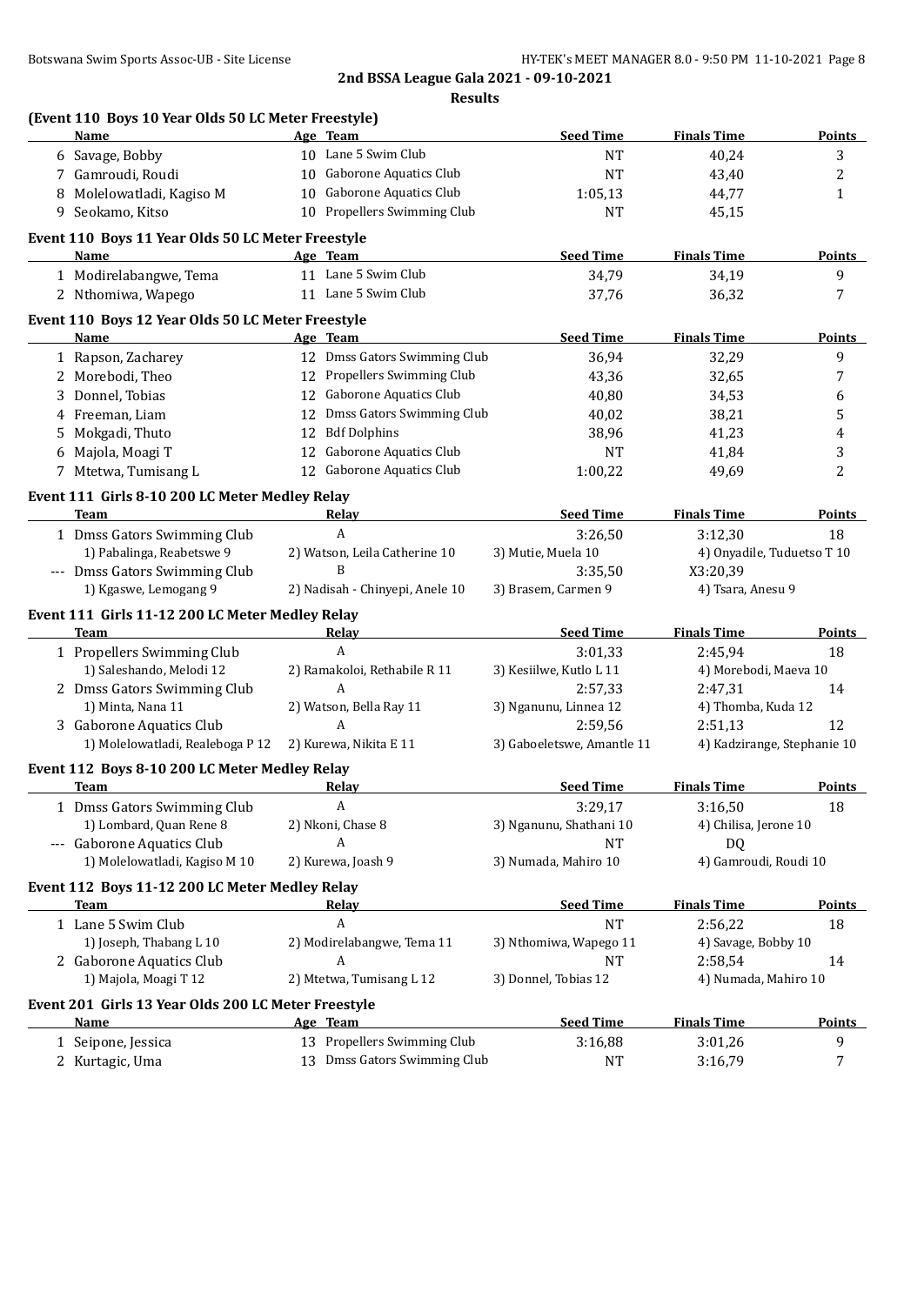|   |                                                       | 2nd BSSA League Gala 2021 - 09-10-2021 |                  |                    |                |
|---|-------------------------------------------------------|----------------------------------------|------------------|--------------------|----------------|
|   |                                                       | <b>Results</b>                         |                  |                    |                |
|   | (Event 201 Girls 13 Year Olds 200 LC Meter Freestyle) |                                        |                  |                    |                |
|   | <b>Name</b>                                           | Age Team                               | <b>Seed Time</b> | <b>Finals Time</b> | <u>Points</u>  |
|   | 3 Smith, Annika                                       | 13 Dmss Gators Swimming Club           | <b>NT</b>        | 3:21,35            | 6              |
|   | 4 Gaboeletswe, Lelentle                               | 13 Gaborone Aquatics Club              | 3:22,94          | 3:28,80            | 5              |
|   | Event 201 Girls 14 Year Olds 200 LC Meter Freestyle   |                                        |                  |                    |                |
|   | Name                                                  | Age Team                               | <b>Seed Time</b> | <b>Finals Time</b> | <b>Points</b>  |
|   | 1 Harry, Kyra                                         | 14 Lane 5 Swim Club                    | 2:34,27          | 2:34,62            | 9              |
|   | 2 Whitson, Jacinda                                    | 14 Dmss Gators Swimming Club           | 3:07,32          | 2:40,27            | 7              |
|   | 3 Leonard, Same                                       | 14 Gaborone Aquatics Club              | NT               | 2:55,82            | 6              |
| 4 | Munyuki, Kudzai                                       | 14 Propellers Swimming Club            | 3:18,88          | 3:01,18            | 5              |
| 5 | Wambiru, Angela                                       | 14 Dmss Gators Swimming Club           | 3:10,74          | 3:03,08            | 4              |
| 6 | Tele, Phoebe                                          | 14 Dmss Gators Swimming Club           | 2:56,89          | 3:03,71            | 3              |
|   | 7 Whitson, Chanika                                    | 14 Dmss Gators Swimming Club           | 3:28,94          | 3:04,05            | $\overline{c}$ |
|   | 8 Nkoni, Lara                                         | 14 Dmss Gators Swimming Club           | 3:05,05          | 3:05,84            | 1              |
|   | Event 201 Women 15 Year Olds 200 LC Meter Freestyle   |                                        |                  |                    |                |
|   | Name                                                  | Age Team                               | <b>Seed Time</b> | <b>Finals Time</b> | <u>Points</u>  |
|   | 1 Saleshando, Oratile                                 | 15 Propellers Swimming Club            | 3:00,88          | 2:53,20            | 9              |
|   | 2 Muzila, Lelani B                                    | 15 Dmss Gators Swimming Club           | 3:02,84          | 2:58,71            | 7              |
|   | 3 Popovic, Nikoleta                                   | 15 Dmss Gators Swimming Club           | 3:17,03          | 2:59,01            | 6              |
|   |                                                       |                                        |                  |                    |                |
|   | Event 202 Boys 13 Year Olds 200 LC Meter Freestyle    |                                        |                  |                    |                |
|   | Name                                                  | Age Team                               | <b>Seed Time</b> | <b>Finals Time</b> | <b>Points</b>  |
|   | 1 Seetso, Nathan                                      | 13 Dmss Gators Swimming Club           | 2:25,71          | 2:30,77            | 9              |
|   | 2 Kadzirange, Tatenda                                 | 13 Gaborone Aquatics Club              | 2:55,64          | 2:41,98            | 7              |
| 3 | Popovic, Marko                                        | 13 Dmss Gators Swimming Club           | NT               | 2:58,17            | 6              |
| 4 | Modirelabangwe, Legakwa C                             | 13 Lane 5 Swim Club                    | 3:03,95          | 3:00,82            | 5              |
| 5 | Njoroge, Dean G                                       | 13 Lane 5 Swim Club                    | 3:25,33          | 3:15,33            | 4              |
|   | --- Khonat, Rayhan                                    | 13 Dmss Gators Swimming Club           | 2:43,66          | DQ                 |                |
|   | Event 202 Boys 14 Year Olds 200 LC Meter Freestyle    |                                        |                  |                    |                |
|   | Name                                                  | Age Team                               | <b>Seed Time</b> | <b>Finals Time</b> | <b>Points</b>  |
|   | 1 Mothibatsela, Ntsika                                | 14 Dmss Gators Swimming Club           | 2:43,49          | 2:22,82            | 9              |
|   | 2 Garmroudi, Yusurf                                   | 14 Lane 5 Swim Club                    | 2:42,62          | 2:30,35            | 7              |
|   | Ndwapi, Mpapho                                        | 14 Propellers Swimming Club            | 3:17,86          | 2:39,77            | 6              |
|   | 4 Nsingo, David                                       | 14 Dmss Gators Swimming Club           | 3:01,97          | 2:43,56            | 5              |
|   | 5 Sethi, Khalil                                       | 14 Dmss Gators Swimming Club           | 2:59,47          | 2:47,63            | 4              |
|   | 6 Mutie, Kilonzi                                      | 14 Dmss Gators Swimming Club           | 3:22,27          | 3:03,27            | 3              |
|   | Event 202 Men 15 Year Olds 200 LC Meter Freestyle     |                                        |                  |                    |                |
|   | Name                                                  | Age Team                               | <b>Seed Time</b> | <b>Finals Time</b> | <b>Points</b>  |
|   | 1 Mokobi, Kgotla Z                                    | 15 Dmss Gators Swimming Club           | 2:22,53          | 2:20,45            | 9              |
|   | 2 Matija, Tumo                                        | 15 Lane 5 Swim Club                    | 2:34,51          | 2:23,59            | 7              |
|   | 3 Bu, Kuncheng                                        | 15 Dmss Gators Swimming Club           | 2:31,55          | 2:25,65            | 6              |
|   |                                                       |                                        |                  |                    |                |
|   | Event 202 Men 16 Year Olds 200 LC Meter Freestyle     |                                        |                  |                    |                |
|   | Name                                                  | Age Team                               | <b>Seed Time</b> | <b>Finals Time</b> | <b>Points</b>  |
|   | 1 Newman, Khumo                                       | 16 Gaborone Aquatics Club              | <b>NT</b>        | 2:22,21            | 9              |
|   | 2 Molefe, Lerako                                      | 16 Lane 5 Swim Club                    | 2:27,20          | 2:26,67            | 7              |
|   | Seetso, Thabang                                       | 16 Bdf Dolphins                        | 2:45,81          | 2:30,14            | 6              |
|   | 4 Motlhabane, Aobakwe P                               | 16 Propellers Swimming Club            | 3:38,63          | 3:16,51            | 5              |
|   | Event 202 Men 17-99 200 LC Meter Freestyle            |                                        |                  |                    |                |
|   | Name                                                  | Age Team                               | <b>Seed Time</b> | <b>Finals Time</b> | Points         |
|   | 1 Makepe, Tokelo                                      | 19 Dmss Gators Swimming Club           | 2:22,82          | 2:25,70            | 9              |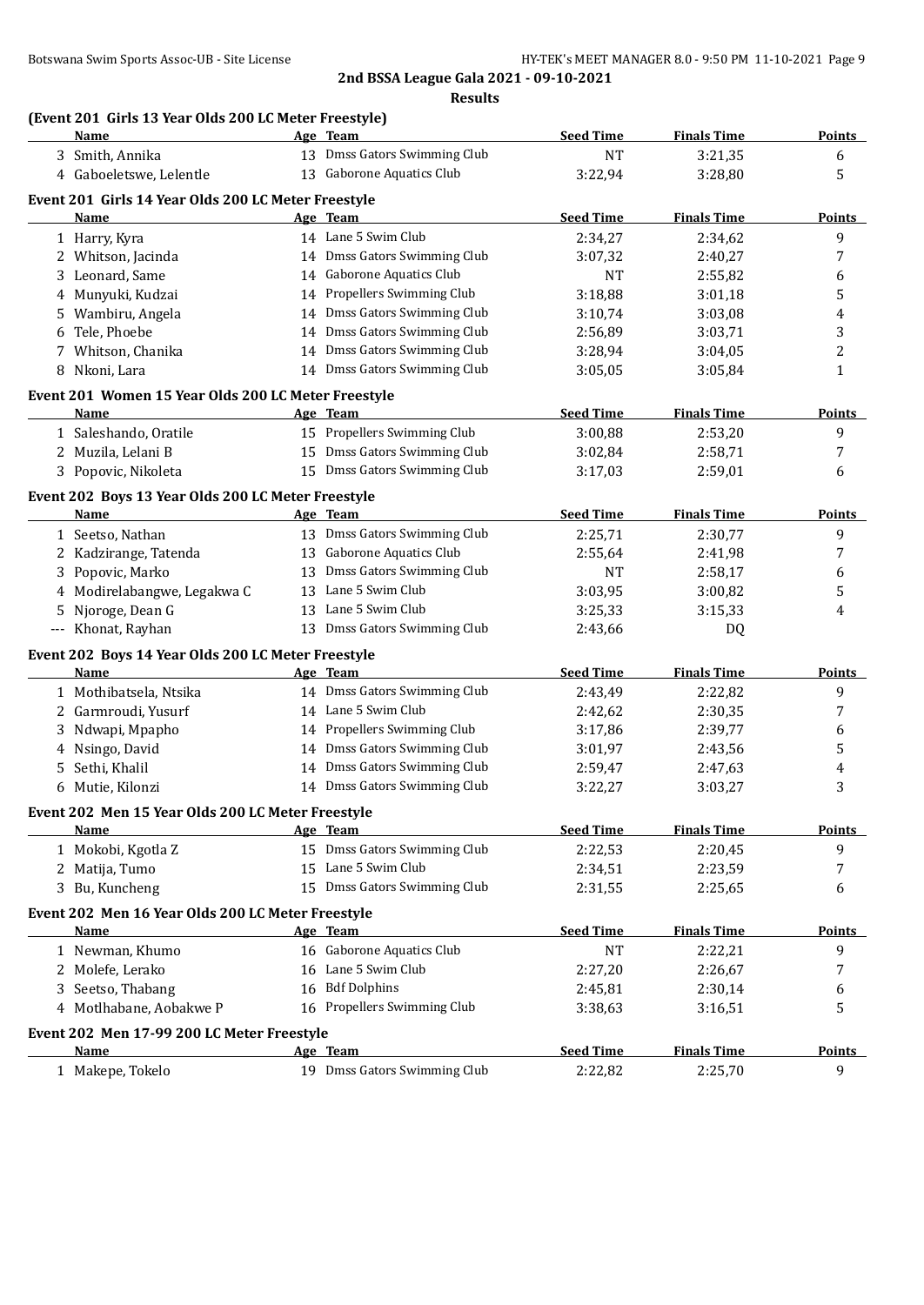|   | (Event 202 Men 17-99 200 LC Meter Freestyle)<br>Name |    | Age Team                      | <b>Seed Time</b> | <b>Finals Time</b> | <b>Points</b>      |
|---|------------------------------------------------------|----|-------------------------------|------------------|--------------------|--------------------|
|   | 2 Mosime, Theo M                                     |    | 18 Dmss Gators Swimming Club  | 2:40,56          | 2:42,37            | 7                  |
|   | 3 Sethi, Reyhaan                                     |    | 17 Dmss Gators Swimming Club  | 3:26,29          | 2:49,22            | 6                  |
|   | Event 203 Girls 13 Year Olds 50 LC Meter Backstroke  |    |                               |                  |                    |                    |
|   | Name                                                 |    | <u>Age Team</u>               | <b>Seed Time</b> | <b>Finals Time</b> | <b>Points</b>      |
|   |                                                      |    | 13 Propellers Swimming Club   | 44,20            | 41,30              | 9                  |
|   | 1 Seipone, Jessica                                   |    | 13 Dmss Gators Swimming Club  |                  |                    |                    |
|   | 2 Kurtagic, Uma                                      |    | 13 Gaborone Aquatics Club     | 38,85            | 41,76              | 7                  |
|   | 3 Bruwer, Leah E                                     |    | 13 Gaborone Aquatics Club     | <b>NT</b>        | 42,58              | 6                  |
| 4 | Gaboeletswe, Lelentle                                |    | 13 Dmss Gators Swimming Club  | 45,54            | 46,21              | 5                  |
|   | 5 Smith, Annika                                      |    |                               | 55,16            | 49,87              | 4                  |
|   | Event 203 Girls 14 Year Olds 50 LC Meter Backstroke  |    |                               |                  |                    |                    |
|   | Name                                                 |    | Age Team                      | <b>Seed Time</b> | <b>Finals Time</b> | Points             |
|   | 1 Harry, Kyra                                        |    | 14 Lane 5 Swim Club           | 37,05            | 36,06              | 9                  |
|   | 2 Whitson, Jacinda                                   |    | 14 Dmss Gators Swimming Club  | 42,52            | 39,52              | 7                  |
|   | 3 Leonard, Same                                      |    | 14 Gaborone Aquatics Club     | 42,68            | 41,42              | 6                  |
| 4 | Munyuki, Kudzai                                      |    | 14 Propellers Swimming Club   | 44,81            | 43,04              | 5                  |
| 5 | Wambiru, Angela                                      | 14 | Dmss Gators Swimming Club     | 45,94            | 45,68              | 4                  |
|   | 6 Nkoni, Lara                                        |    | 14 Dmss Gators Swimming Club  | 46,12            | 47,04              | 3                  |
|   | Event 203 Women 15 Year Olds 50 LC Meter Backstroke  |    |                               |                  |                    |                    |
|   | Name                                                 |    | Age Team                      | <b>Seed Time</b> | <b>Finals Time</b> | <b>Points</b>      |
|   | 1 Saleshando, Oratile                                |    | 15 Propellers Swimming Club   | 43,38            | 40,64              | 9                  |
|   | 2 Popovic, Nikoleta                                  |    | 15 Dmss Gators Swimming Club  | 42,71            | 43,26              | 7                  |
|   | --- Muzila, Lelani B                                 |    | 15 Dmss Gators Swimming Club  | 44,33            | <b>NS</b>          |                    |
|   |                                                      |    |                               |                  |                    |                    |
|   | Event 203 Women 16 Year Olds 50 LC Meter Backstroke  |    |                               |                  |                    |                    |
|   | <b>Name</b>                                          |    | Age Team                      | <b>Seed Time</b> | <b>Finals Time</b> | Points             |
|   | 1 Molelowatladi, Reneilwe                            |    | 16 Gaborone Aquatics Club     | 43,41            | 43,31              | 9                  |
|   | Event 203 Women 17-99 50 LC Meter Backstroke         |    |                               |                  |                    |                    |
|   | Name                                                 |    | Age Team                      | <b>Seed Time</b> | <b>Finals Time</b> | <b>Points</b>      |
|   | 1 Hughes, Naya L                                     |    | 17 Dmss Gators Swimming Club  | 33,67            | 32,44              | 9                  |
|   | 2 Gondo, Ruvarashe                                   |    | 19 Stingrays Swimming Club    | 36,41            | 38,67              | 7                  |
|   | Event 204 Boys 13 Year Olds 50 LC Meter Backstroke   |    |                               |                  |                    |                    |
|   | Name                                                 |    | Age Team                      | <b>Seed Time</b> | <b>Finals Time</b> | <b>Points</b>      |
|   | 1 Seetso, Nathan                                     |    |                               |                  |                    |                    |
|   |                                                      |    |                               |                  |                    |                    |
|   |                                                      |    | 13 Dmss Gators Swimming Club  | 34,44            | 33,57              | 9                  |
|   | 2 Khonat, Rayhan                                     |    | 13 Dmss Gators Swimming Club  | 37,56            | 36,48              | 7                  |
|   | Modirelabangwe, Legakwa C                            | 13 | Lane 5 Swim Club              | 38,37            | 37,73              | 6                  |
| 4 | Popovic, Marko                                       | 13 | Dmss Gators Swimming Club     | 38,43            | 38,63              | 5                  |
| 5 | Kadzirange, Tatenda                                  | 13 | Gaborone Aquatics Club        | 46,09            | 42,04              | 4                  |
| 6 | Matenge, Larona                                      | 13 | <b>Bdf Dolphins</b>           | 43,32            | 42,17              | 3                  |
| 7 | Njoroge, Dean G                                      | 13 | Lane 5 Swim Club              | 48,32            | 51,53              | 2                  |
| 8 | Mtetwa, Emmanuel T                                   | 13 | <b>Gaborone Aquatics Club</b> | 57,08            | 56,30              | 1                  |
|   | Event 204 Boys 14 Year Olds 50 LC Meter Backstroke   |    |                               |                  |                    |                    |
|   | <u>Name</u>                                          |    | Age Team                      | <b>Seed Time</b> | <b>Finals Time</b> |                    |
|   | 1 Garmroudi, Yusurf                                  |    | 14 Lane 5 Swim Club           | 35,18            | 35,28              | 9                  |
| 2 | Newman, Jack                                         |    | 14 Gaborone Aquatics Club     | 41,85            | 35,51              | 7                  |
| 3 | Mothibatsela, Ntsika                                 | 14 | Dmss Gators Swimming Club     | 38,04            | 36,22              | 6                  |
| 4 | Ndwapi, Mpapho                                       | 14 | Propellers Swimming Club      | 40,78            | 37,79              | 5                  |
| 5 | Nsingo, David                                        | 14 | Dmss Gators Swimming Club     | 39,18            | 38,31              | <b>Points</b><br>4 |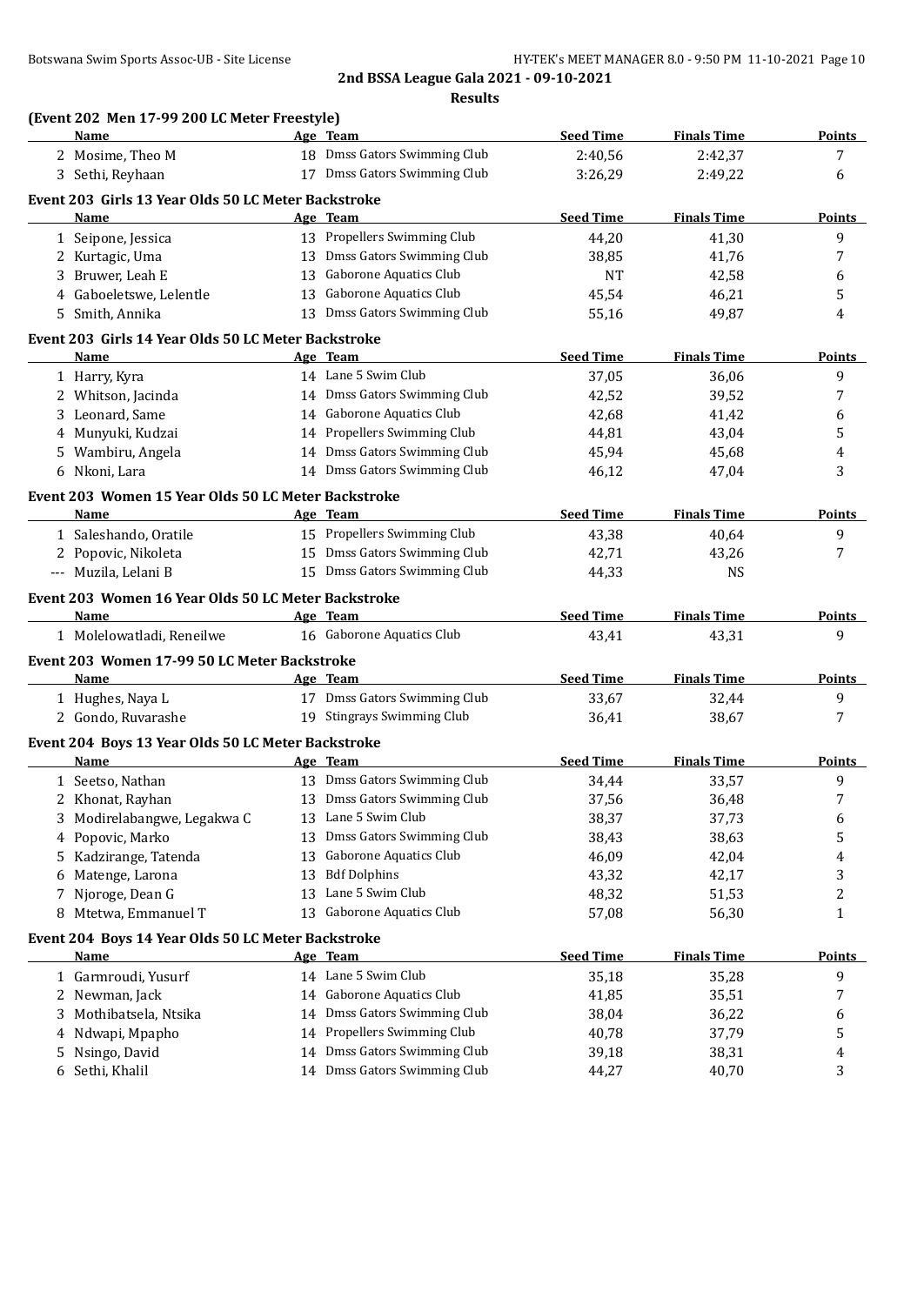|   | <b>Name</b>                                                |    | Age Team                                                    | <b>Seed Time</b> | <b>Finals Time</b> | <b>Points</b> |
|---|------------------------------------------------------------|----|-------------------------------------------------------------|------------------|--------------------|---------------|
|   | 7 Mutie, Kilonzi                                           |    | 14 Dmss Gators Swimming Club                                | 46,52            | 41,97              | 2             |
|   | Event 204 Men 15 Year Olds 50 LC Meter Backstroke          |    |                                                             |                  |                    |               |
|   | Name                                                       |    | Age Team                                                    | <b>Seed Time</b> | <b>Finals Time</b> | Points        |
|   | 1 Mokobi, Kgotla Z                                         |    | 15 Dmss Gators Swimming Club                                | 37,99            | 38,29              | 9             |
|   | 2 Bu, Kuncheng                                             |    | 15 Dmss Gators Swimming Club                                | 41,51            | 39,17              | 7             |
|   | 3 Matija, Tumo                                             |    | 15 Lane 5 Swim Club                                         | 40,64            | 39,65              | 6             |
|   | Event 204 Men 16 Year Olds 50 LC Meter Backstroke          |    |                                                             |                  |                    |               |
|   | Name                                                       |    | Age Team                                                    | <b>Seed Time</b> | <b>Finals Time</b> | <b>Points</b> |
|   | 1 Newman, Khumo                                            |    | 16 Gaborone Aquatics Club                                   | 32,58            | 32,66              | 9             |
|   | 2 Molefe, Lerako                                           |    | 16 Lane 5 Swim Club                                         | 38,48            | 36,54              | 7             |
|   | 3 Seetso, Thabang                                          |    | 16 Bdf Dolphins                                             | 38,91            | 42,61              | 6             |
|   | 4 Motlhabane, Aobakwe P                                    |    | 16 Propellers Swimming Club                                 | 50,63            | 47,23              | 5             |
|   | Event 204 Men 17-99 50 LC Meter Backstroke                 |    |                                                             |                  |                    |               |
|   | Name                                                       |    | Age Team                                                    | <b>Seed Time</b> | <b>Finals Time</b> | <b>Points</b> |
|   | 1 Gondo, Takundanashe                                      |    | 17 Stingrays Swimming Club                                  | 31,10            | 29,60              | 9             |
|   | 2 Makepe, Tokelo                                           |    | 19 Dmss Gators Swimming Club                                | 35,25            | 36,95              | 7             |
| 3 | Sethi, Reyhaan                                             | 17 | Dmss Gators Swimming Club                                   | 35,38            | 38,50              | 6             |
|   | 4 Mosime, Theo M                                           |    | 18 Dmss Gators Swimming Club                                | 41,16            | 39,12              | 5             |
|   |                                                            |    |                                                             |                  |                    |               |
|   | Event 205 Girls 13 Year Olds 50 LC Meter Butterfly<br>Name |    | Age Team                                                    | <b>Seed Time</b> | <b>Finals Time</b> | <b>Points</b> |
|   | 1 Gaboeletswe, Lelentle                                    |    | 13 Gaborone Aquatics Club                                   | 44,18            | 41,03              | 9             |
| 2 | Seipone, Jessica                                           |    | 13 Propellers Swimming Club                                 | 51,42            | 45,01              | 7             |
| 3 | Kurtagic, Uma                                              |    | 13 Dmss Gators Swimming Club                                | <b>NT</b>        | 46,52              | 6             |
| 4 | Bruwer, Leah E                                             | 13 | Gaborone Aquatics Club                                      | <b>NT</b>        | 46,85              | 5             |
| 5 | Smith, Annika                                              | 13 | Dmss Gators Swimming Club                                   | <b>NT</b>        | 55,16              | 4             |
|   |                                                            |    |                                                             |                  |                    |               |
|   | Event 205 Girls 14 Year Olds 50 LC Meter Butterfly         |    | Age Team                                                    |                  |                    |               |
|   | Name                                                       |    | 14 Lane 5 Swim Club                                         | <b>Seed Time</b> | <b>Finals Time</b> | <b>Points</b> |
|   | 1 Harry, Kyra                                              |    | 14 Dmss Gators Swimming Club                                | 32,24            | 33,48              | 9             |
|   | 2 Whitson, Jacinda                                         |    | 14 Gaborone Aquatics Club                                   | 43,99            | 36,41              | 7             |
| 3 | Leonard, Same                                              |    |                                                             | <b>NT</b>        | 40,02              | 6             |
| 4 | Munyuki, Kudzai                                            |    | 14 Propellers Swimming Club<br>14 Dmss Gators Swimming Club | 42,43            | 43,30              | 5             |
| 5 | Wambiru, Angela                                            |    |                                                             | 43,78            | 49,55              | 4             |
| 6 | Nkoni, Lara                                                |    | 14 Dmss Gators Swimming Club<br>14 Bdf Dolphins             | 52,42            | 52,91              | 3             |
|   | 7 Seetso, Refilwe                                          |    |                                                             | 1:01,74          | 53,25              | 2             |
|   | Event 205 Women 15 Year Olds 50 LC Meter Butterfly         |    |                                                             |                  |                    |               |
|   | <b>Name</b>                                                |    | Age Team                                                    | <b>Seed Time</b> | <b>Finals Time</b> | Points        |
|   | 1 Saleshando, Oratile                                      |    | 15 Propellers Swimming Club                                 | 46,67            | 36,77              | 9             |
|   | 2 Popovic, Nikoleta                                        | 15 | Dmss Gators Swimming Club                                   | 41,10            | 42,40              | 7             |
|   | --- Muzila, Lelani B                                       |    | 15 Dmss Gators Swimming Club                                | 45,90            | <b>NS</b>          |               |
|   | Event 205 Women 16 Year Olds 50 LC Meter Butterfly         |    |                                                             |                  |                    |               |
|   | Name                                                       |    | Age Team                                                    | <b>Seed Time</b> | <b>Finals Time</b> | <b>Points</b> |
|   | 1 Molelowatladi, Reneilwe                                  |    | 16 Gaborone Aquatics Club                                   | 47,95            | 41,27              | 9             |
|   | Event 205 Women 17-99 50 LC Meter Butterfly                |    |                                                             |                  |                    |               |
|   | Name                                                       |    | Age Team                                                    | <b>Seed Time</b> | <b>Finals Time</b> | <b>Points</b> |
|   | 1 Hughes, Naya L                                           |    | 17 Dmss Gators Swimming Club                                | 37,90            | 35,35              | 9             |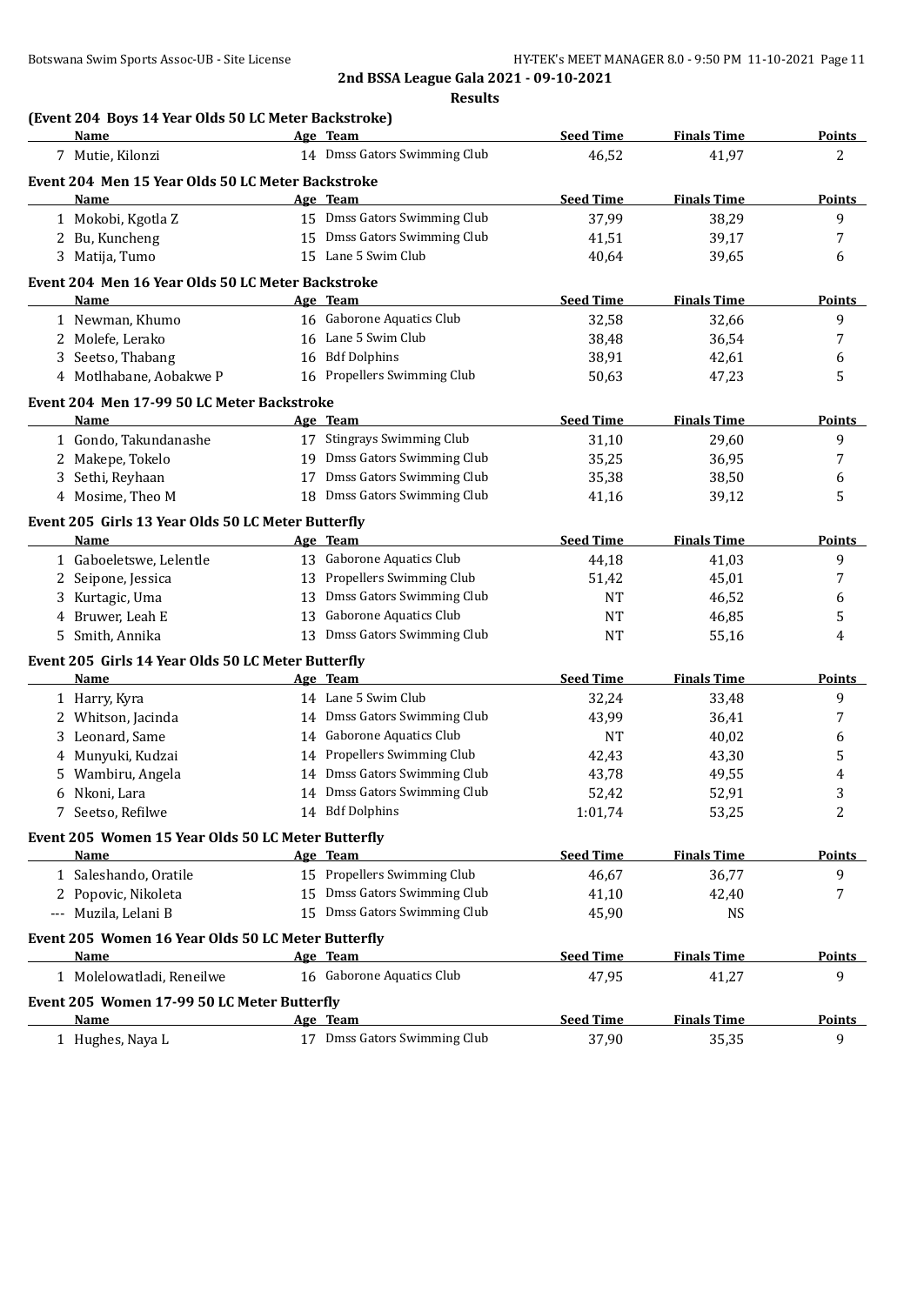|   | Event 206 Boys 13 Year Olds 50 LC Meter Butterfly<br>Name |    | Age Team                                 | <b>Seed Time</b> | <b>Finals Time</b> | Points        |
|---|-----------------------------------------------------------|----|------------------------------------------|------------------|--------------------|---------------|
|   | 1 Khonat, Rayhan                                          |    | 13 Dmss Gators Swimming Club             | 37,70            | 34,61              | 9             |
| 2 | Seetso, Nathan                                            | 13 | Dmss Gators Swimming Club                | 34,49            | 34,70              | 7             |
| 3 | Modirelabangwe, Legakwa C                                 | 13 | Lane 5 Swim Club                         | 36,29            | 34,75              | 6             |
| 4 | Kadzirange, Tatenda                                       | 13 | <b>Gaborone Aquatics Club</b>            | 42,55            | 42,72              | 5             |
| 5 | Njoroge, Dean G                                           | 13 | Lane 5 Swim Club                         | 53,22            | 56,73              | 4             |
|   | --- Popovic, Marko                                        |    | 13 Dmss Gators Swimming Club             | <b>NT</b>        | <b>DNF</b>         |               |
|   | Event 206 Boys 14 Year Olds 50 LC Meter Butterfly         |    |                                          |                  | <b>Finals Time</b> |               |
|   | Name                                                      |    | Age Team<br>14 Dmss Gators Swimming Club | <b>Seed Time</b> |                    | <b>Points</b> |
|   | 1 Mothibatsela, Ntsika                                    |    | 14 Lane 5 Swim Club                      | 31,73            | 29,05              | 9             |
| 2 | Garmroudi, Yusurf                                         |    |                                          | 32,26            | 30,91              | 7             |
| 3 | Sethi, Khalil                                             |    | 14 Dmss Gators Swimming Club             | 38,36            | 34,57              | 6             |
| 4 | Newman, Jack                                              |    | 14 Gaborone Aquatics Club                | 44,34            | 35,98              | 5             |
| 5 | Nsingo, David                                             |    | 14 Dmss Gators Swimming Club             | 36,63            | 36,77              | 4             |
| 6 | Ndwapi, Mpapho                                            |    | 14 Propellers Swimming Club              | 48,92            | 37,90              | 3             |
| 7 | Mutie, Kilonzi                                            |    | 14 Dmss Gators Swimming Club             | 46,22            | 43,89              | 2             |
|   | Event 206 Men 15 Year Olds 50 LC Meter Butterfly          |    |                                          |                  |                    |               |
|   | Name                                                      |    | Age Team                                 | <b>Seed Time</b> | <b>Finals Time</b> | Points        |
|   | 1 Matija, Tumo                                            |    | 15 Lane 5 Swim Club                      | 33,83            | 32,38              | 9             |
|   | 2 Bu, Kuncheng                                            |    | 15 Dmss Gators Swimming Club             | 36,57            | 34,34              | 7             |
| 3 | Tumelo, Thatayaone                                        | 15 | Gaborone Aquatics Club                   | 59,11            | 43,55              | 6             |
|   | --- Mokobi, Kgotla Z                                      |    | 15 Dmss Gators Swimming Club             | 37,34            | DQ                 |               |
|   | Event 206 Men 16 Year Olds 50 LC Meter Butterfly          |    |                                          |                  |                    |               |
|   | Name                                                      |    | Age Team                                 | <b>Seed Time</b> | <b>Finals Time</b> | <b>Points</b> |
|   | 1 Newman, Khumo                                           |    | 16 Gaborone Aquatics Club                | 30,44            | 28,92              | 9             |
|   | 2 Seetso, Thabang                                         |    | 16 Bdf Dolphins                          | 31,76            | 29,44              | 7             |
| 3 | Molefe, Lerako                                            | 16 | Lane 5 Swim Club                         | 34,07            | 34,44              | 6             |
|   | 4 Motlhabane, Aobakwe P                                   |    | 16 Propellers Swimming Club              | 54,61            | 51,70              | 5             |
|   | Event 206 Men 17-99 50 LC Meter Butterfly                 |    |                                          |                  |                    |               |
|   | <b>Name</b>                                               |    | Age Team                                 | <b>Seed Time</b> | <b>Finals Time</b> | Points        |
|   | 1 Gondo, Takundanashe                                     |    | 17 Stingrays Swimming Club               | 29,30            | 29,18              | 9             |
|   | 2 Mosime, Theo M                                          | 18 | Dmss Gators Swimming Club                | 31,89            | 31,18              | 7             |
| 3 | Sethi, Reyhaan                                            | 17 | Dmss Gators Swimming Club                | 33,28            | 33,14              | 6             |
|   | 4 Makepe, Tokelo                                          | 19 | Dmss Gators Swimming Club                | 32,26            | 35,39              | 5             |
|   | Event 207 Girls 13 Year Olds 100 LC Meter Breaststroke    |    |                                          |                  |                    |               |
|   | Name                                                      |    | Age Team                                 | <b>Seed Time</b> | <b>Finals Time</b> | <b>Points</b> |
|   | 1 Seipone, Jessica                                        |    | 13 Propellers Swimming Club              | 1:56,71          | 1:44,35            | 9             |
|   | 2 Kurtagic, Uma                                           | 13 | Dmss Gators Swimming Club                | NT               | 1:55,54            | 7             |
|   | 3 Smith, Annika                                           | 13 | Dmss Gators Swimming Club                | <b>NT</b>        | 1:59,59            | 6             |
|   | Event 207 Girls 14 Year Olds 100 LC Meter Breaststroke    |    |                                          |                  |                    |               |
|   | Name                                                      |    | Age Team                                 | <b>Seed Time</b> | <b>Finals Time</b> | <b>Points</b> |
|   | 1 Whitson, Jacinda                                        |    | 14 Dmss Gators Swimming Club             | 1:43,88          | 1:29,81            | 9             |
|   | 2 Harry, Kyra                                             |    | 14 Lane 5 Swim Club                      | 1:31,26          | 1:33,58            | 7             |
|   |                                                           |    | Gaborone Aquatics Club                   | NT               | 1:38,47            | 6             |
| 3 | Leonard, Same                                             | 14 |                                          |                  |                    |               |
| 4 | Whitson, Chanika                                          | 14 | Dmss Gators Swimming Club                | 1:45,99          | 1:39,45            | 5             |
| 5 | Munyuki, Kudzai                                           | 14 | Propellers Swimming Club                 | 1:47,21          | 1:39,58            | 4             |
| 6 | Tele, Phoebe                                              | 14 | Dmss Gators Swimming Club                | 1:54,19          | 1:54,50            | 3             |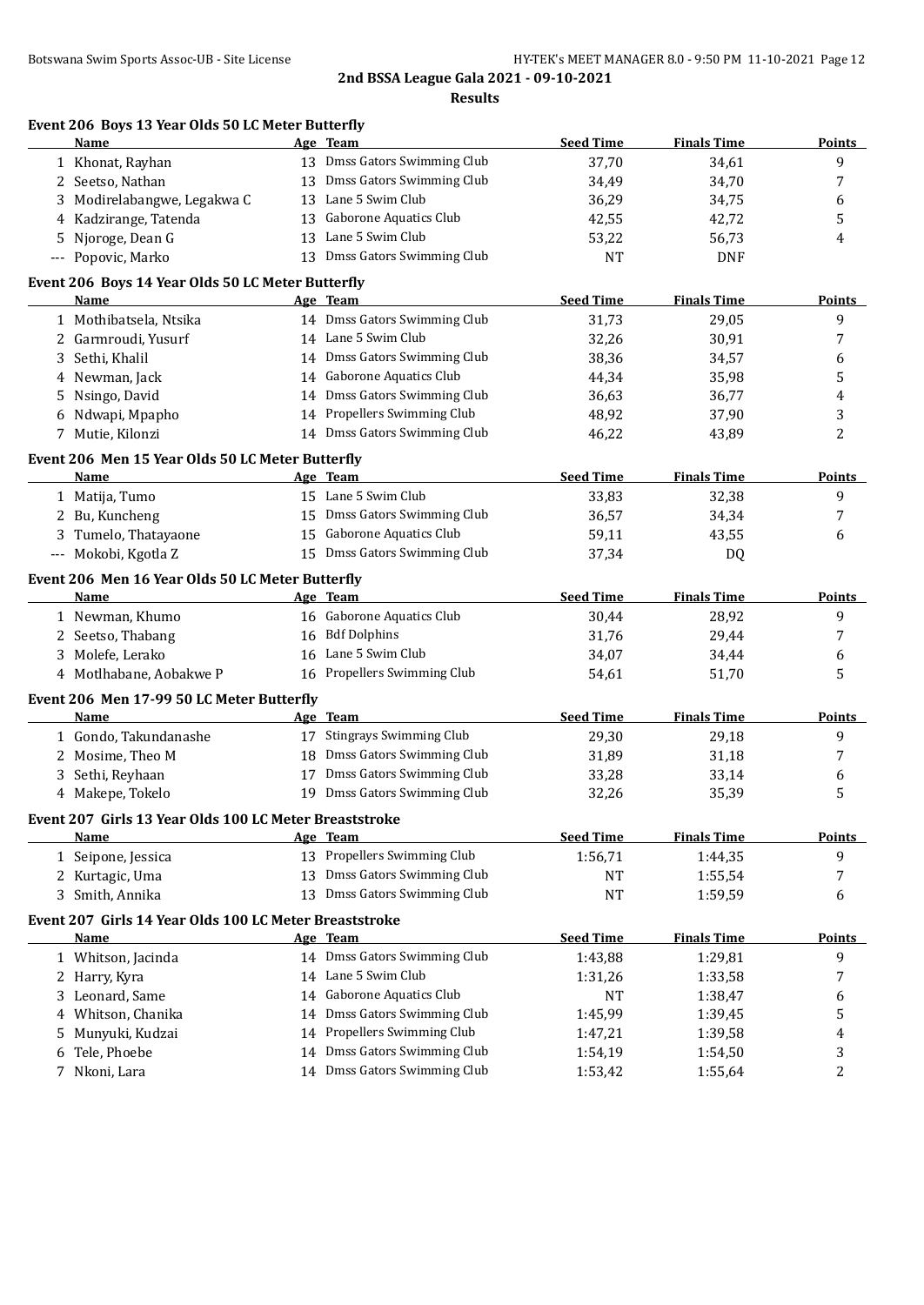|   | (Event 207 Girls 14 Year Olds 100 LC Meter Breaststroke)<br>Name      |    | Age Team                                                    | <b>Seed Time</b>            | <b>Finals Time</b>            | <b>Points</b>      |
|---|-----------------------------------------------------------------------|----|-------------------------------------------------------------|-----------------------------|-------------------------------|--------------------|
|   | 8 Wambiru, Angela                                                     |    | 14 Dmss Gators Swimming Club                                | 1:53,20                     | 1:56,72                       | 1                  |
|   | 9 Seetso, Refilwe                                                     |    | 14 Bdf Dolphins                                             | 2:12,47                     | 1:58,34                       |                    |
|   |                                                                       |    |                                                             |                             |                               |                    |
|   | Event 207 Women 15 Year Olds 100 LC Meter Breaststroke<br><b>Name</b> |    | Age Team                                                    | <b>Seed Time</b>            | <b>Finals Time</b>            | <b>Points</b>      |
|   |                                                                       |    | 15 Dmss Gators Swimming Club                                | 1:39,08                     | 1:36,38                       | 9                  |
|   | 1 Popovic, Nikoleta                                                   |    | 15 Propellers Swimming Club                                 |                             |                               | 7                  |
|   | 2 Saleshando, Oratile                                                 |    | 15 Dmss Gators Swimming Club                                | 1:38,17                     | 1:38,90                       |                    |
|   | --- Muzila, Lelani B                                                  |    |                                                             | 1:58,25                     | <b>NS</b>                     |                    |
|   | Event 207 Women 16 Year Olds 100 LC Meter Breaststroke                |    |                                                             |                             |                               |                    |
|   | Name                                                                  |    | Age Team                                                    | <b>Seed Time</b>            | <b>Finals Time</b>            | Points             |
|   | --- Molelowatladi, Reneilwe                                           |    | 16 Gaborone Aquatics Club                                   | 2:07,80                     | <b>DQ</b>                     |                    |
|   | Event 207 Women 17-99 100 LC Meter Breaststroke                       |    |                                                             |                             |                               |                    |
|   | Name                                                                  |    | Age Team                                                    | <b>Seed Time</b>            | <b>Finals Time</b>            | <b>Points</b>      |
|   | 1 Hughes, Naya L                                                      |    | 17 Dmss Gators Swimming Club                                | 1:27,65                     | 1:27,43                       | 9                  |
|   | 2 Gondo, Ruvarashe                                                    |    | 19 Stingrays Swimming Club                                  | 1:28,15                     | 1:29,76                       | 7                  |
|   | Event 208 Boys 13 Year Olds 100 LC Meter Breaststroke                 |    |                                                             |                             |                               |                    |
|   | Name                                                                  |    | Age Team                                                    | <b>Seed Time</b>            | <b>Finals Time</b>            | Points             |
|   | 1 Modirelabangwe, Legakwa C                                           |    | 13 Lane 5 Swim Club                                         | 1:34,37                     | 1:28,98                       | 9                  |
| 2 | Matenge, Larona                                                       |    | 13 Bdf Dolphins                                             | 1:32,28                     | 1:29,88                       | 7                  |
|   | Khonat, Rayhan                                                        |    | 13 Dmss Gators Swimming Club                                | 1:32,58                     | 1:30,42                       | 6                  |
| 4 | Seetso, Nathan                                                        | 13 | Dmss Gators Swimming Club                                   | 1:34,01                     | 1:36,13                       | 5                  |
| 5 | Njoroge, Dean G                                                       | 13 | Lane 5 Swim Club                                            | 2:08,21                     | 2:18,21                       | 4                  |
|   | --- Popovic, Marko                                                    |    | 13 Dmss Gators Swimming Club                                | NT                          | DQ                            |                    |
|   |                                                                       |    |                                                             |                             |                               |                    |
|   | Event 208 Boys 14 Year Olds 100 LC Meter Breaststroke                 |    |                                                             |                             |                               |                    |
|   | Name                                                                  |    | Age Team<br>14 Lane 5 Swim Club                             | <b>Seed Time</b>            | <b>Finals Time</b>            | <b>Points</b>      |
|   | 1 Garmroudi, Yusurf                                                   |    | 14 Dmss Gators Swimming Club                                | 1:30,45                     | 1:21,58                       | 9                  |
|   | 2 Sethi, Khalil                                                       |    | 14 Dmss Gators Swimming Club                                | 1:30,74                     | 1:22,95                       | 7                  |
| 3 | Nsingo, David                                                         |    |                                                             | 1:28,73                     | 1:25,50                       | 6                  |
| 4 | Newman, Jack                                                          |    | 14 Gaborone Aquatics Club                                   | 1:39,93                     | 1:26,27                       | 5                  |
| 5 | Ndwapi, Mpapho                                                        |    | 14 Propellers Swimming Club<br>14 Dmss Gators Swimming Club | 2:15,56                     | 1:33,03                       | 4                  |
| 6 | Mutie, Kilonzi                                                        |    | 14 Dmss Gators Swimming Club                                | 2:03,43                     | 2:01,01                       | 3                  |
|   | --- Mothibatsela, Ntsika                                              |    |                                                             | 1:42,46                     | <b>NS</b>                     |                    |
|   | Event 208 Men 15 Year Olds 100 LC Meter Breaststroke                  |    |                                                             |                             |                               |                    |
|   | Name                                                                  |    | Age Team                                                    | <b>Seed Time</b>            | <b>Finals Time</b>            | <b>Points</b>      |
|   | 1 Matija, Tumo                                                        |    | 15 Lane 5 Swim Club                                         | 1:18,62                     | 1:16,55                       | 9                  |
| 2 | Mokobi, Kgotla Z                                                      | 15 | Dmss Gators Swimming Club                                   | 1:18,44                     | 1:19,84                       | 7                  |
| 3 | Bu, Kuncheng                                                          | 15 | Dmss Gators Swimming Club                                   | 1:40,45                     | 1:33,95                       | 6                  |
|   | 4 Tumelo, Thatayaone                                                  | 15 | Gaborone Aquatics Club                                      | 2:09,83                     | 1:40,98                       | 5                  |
|   | Event 208 Men 16 Year Olds 100 LC Meter Breaststroke                  |    |                                                             |                             |                               |                    |
|   | <b>Name</b>                                                           |    | Age Team                                                    | <b>Seed Time</b>            | <b>Finals Time</b>            | <b>Points</b>      |
|   | 1 Newman, Khumo                                                       |    | 16 Gaborone Aquatics Club                                   | 1:22,46                     | 1:18,43                       | 9                  |
|   | 2 Molefe, Lerako                                                      |    | 16 Lane 5 Swim Club                                         | 1:27,68                     | 1:23,74                       | 7                  |
| 3 | Seetso, Thabang                                                       |    | 16 Bdf Dolphins                                             | 1:46,88                     | 1:45,91                       | 6                  |
|   | 4 Motlhabane, Aobakwe P                                               |    | 16 Propellers Swimming Club                                 | 2:15,28                     | 2:03,14                       | 5                  |
|   |                                                                       |    |                                                             |                             |                               |                    |
|   | Event 208 Men 17-99 100 LC Meter Breaststroke                         |    |                                                             |                             |                               |                    |
|   |                                                                       |    |                                                             |                             |                               |                    |
|   | Name<br>1 Sethi, Reyhaan                                              |    | Age Team<br>17 Dmss Gators Swimming Club                    | <b>Seed Time</b><br>1:20,11 | <b>Finals Time</b><br>1:14,41 | <b>Points</b><br>9 |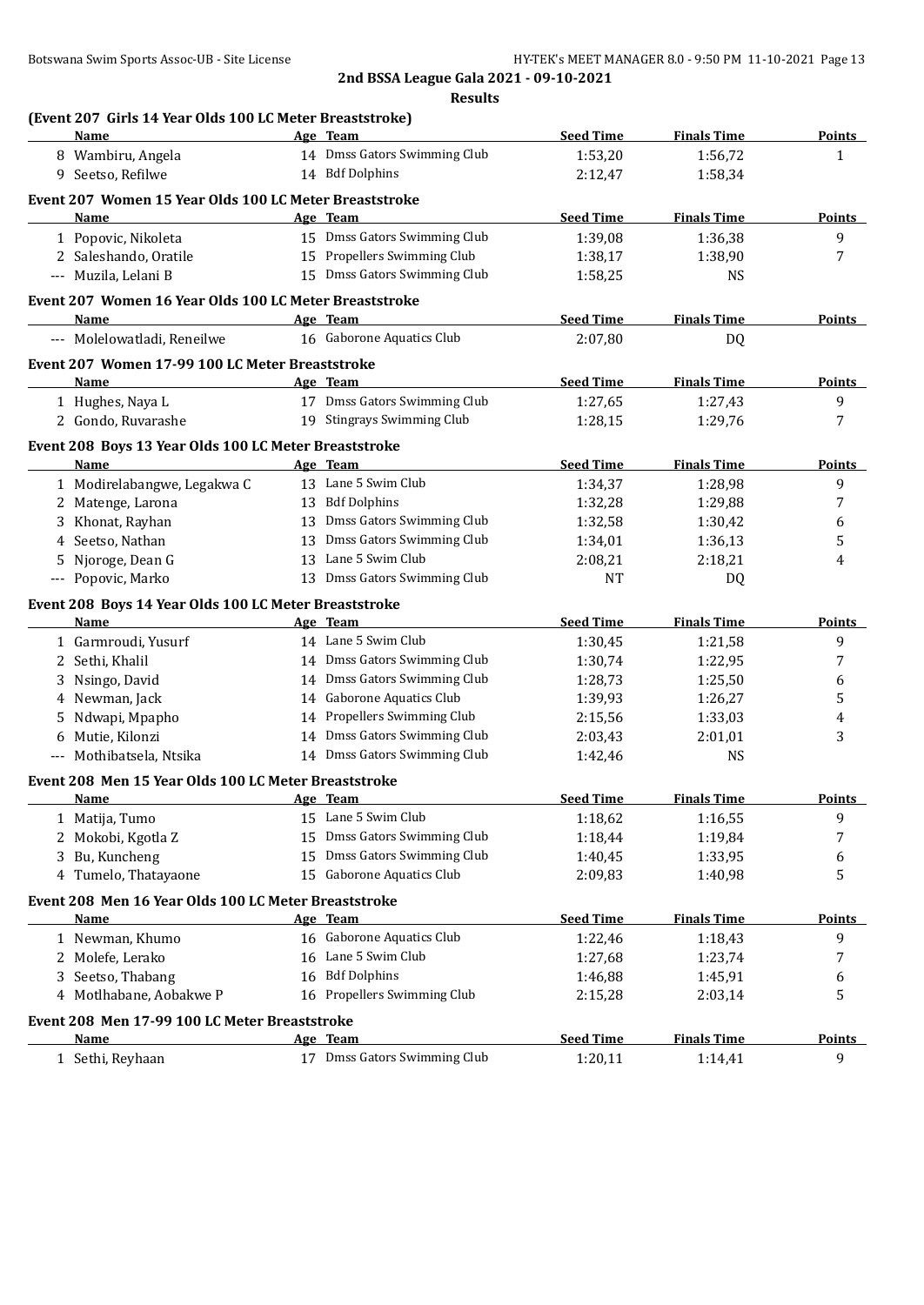#### **(Event 208 Men 17-99 100 LC Meter Breaststroke)**

| Name                                               |    | Age Team                      | <b>Seed Time</b> | <b>Finals Time</b> | <b>Points</b> |
|----------------------------------------------------|----|-------------------------------|------------------|--------------------|---------------|
| 2 Gondo, Takundanashe                              |    | 17 Stingrays Swimming Club    | 1:21,30          | 1:20,02            | 7             |
| 3 Makepe, Tokelo                                   |    | 19 Dmss Gators Swimming Club  | 1:24,01          | 1:25,97            | 6             |
| 4 Mosime, Theo M                                   |    | 18 Dmss Gators Swimming Club  | 1:26,69          | 1:30,44            | 5             |
| Event 209 Girls 13 Year Olds 50 LC Meter Freestyle |    |                               |                  |                    |               |
| Name                                               |    | Age Team                      | <b>Seed Time</b> | <b>Finals Time</b> | <b>Points</b> |
| 1 Seipone, Jessica                                 |    | 13 Propellers Swimming Club   | 39,29            | 35,86              | 9             |
| 2 Gaboeletswe, Lelentle                            |    | 13 Gaborone Aquatics Club     | 36,72            | 36,37              | 7             |
| Bruwer, Leah E<br>3.                               | 13 | <b>Gaborone Aquatics Club</b> | <b>NT</b>        | 36,53              | 6             |
| 4 Kurtagic, Uma                                    | 13 | Dmss Gators Swimming Club     | 38,56            | 38,06              | 5             |
| Smith, Annika<br>5.                                | 13 | Dmss Gators Swimming Club     | NT               | 42,62              | 4             |
|                                                    |    |                               |                  |                    |               |
| Event 209 Girls 14 Year Olds 50 LC Meter Freestyle |    |                               |                  |                    |               |
| Name                                               |    | Age Team                      | <b>Seed Time</b> | <b>Finals Time</b> | <b>Points</b> |
| 1 Harry, Kyra                                      |    | 14 Lane 5 Swim Club           | 29,72            | 29,65              | 9             |
| 2 Tele, Phoebe                                     |    | 14 Dmss Gators Swimming Club  | 32,52            | 32,94              | 7             |
| Whitson, Jacinda                                   |    | 14 Dmss Gators Swimming Club  | 38,92            | 33,30              | 6             |
| 4 Munyuki, Kudzai                                  |    | 14 Propellers Swimming Club   | 36,19            | 34,09              | 5             |
| Leonard, Same<br>5.                                |    | 14 Gaborone Aquatics Club     | 47,41            | 34,46              | 4             |
| Wambiru, Angela                                    |    | 14 Dmss Gators Swimming Club  | 35,93            | 35,87              | 3             |
| 7 Whitson, Chanika                                 |    | 14 Dmss Gators Swimming Club  | 45,07            | 39,49              | 2             |
| 8 Nkoni, Lara                                      |    | 14 Dmss Gators Swimming Club  | 37,02            | 40,05              | 1             |
| 9 Seetso, Refilwe                                  |    | 14 Bdf Dolphins               | 42,79            | 40,91              |               |
| Event 209 Women 15 Year Olds 50 LC Meter Freestyle |    |                               |                  |                    |               |
| <u>Name</u>                                        |    | Age Team                      | <b>Seed Time</b> | <b>Finals Time</b> | <b>Points</b> |
| 1 Saleshando, Oratile                              |    | 15 Propellers Swimming Club   | 35,16            | 33,81              | 9             |
| 2 Popovic, Nikoleta                                |    | 15 Dmss Gators Swimming Club  | 35,97            | 35,56              | 7             |
| --- Muzila, Lelani B                               |    | 15 Dmss Gators Swimming Club  | 35,95            | <b>NS</b>          |               |
| Event 209 Women 16 Year Olds 50 LC Meter Freestyle |    |                               |                  |                    |               |
| <b>Name</b>                                        |    | Age Team                      | <b>Seed Time</b> | <b>Finals Time</b> | <b>Points</b> |
| 1 Molelowatladi, Reneilwe                          |    | 16 Gaborone Aquatics Club     | 40,48            | 38,56              | 9             |
|                                                    |    |                               |                  |                    |               |
| Event 209 Women 17-99 50 LC Meter Freestyle        |    |                               |                  |                    |               |
| Name                                               |    | Age Team                      | <b>Seed Time</b> | <b>Finals Time</b> | <b>Points</b> |
| 1 Hughes, Naya L                                   |    | 17 Dmss Gators Swimming Club  | 31,42            | 30,34              | 9             |
| 2 Gondo, Ruvarashe                                 |    | 19 Stingrays Swimming Club    | 30,44            | 32,81              | 7             |
| Event 210 Boys 13 Year Olds 50 LC Meter Freestyle  |    |                               |                  |                    |               |
| Name                                               |    | Age Team                      | <b>Seed Time</b> | <b>Finals Time</b> | <b>Points</b> |
| 1 Seetso, Nathan                                   |    | 13 Dmss Gators Swimming Club  | 30,07            | 30,28              | 9             |
| Kadzirange, Tatenda<br>2                           | 13 | Gaborone Aquatics Club        | 34,06            | 31,12              | 7             |
| Modirelabangwe, Legakwa C<br>3                     | 13 | Lane 5 Swim Club              | 32,04            | 31,13              | 6             |
| Khonat, Rayhan<br>4                                | 13 | Dmss Gators Swimming Club     | 32,49            | 31,17              | 5             |
| Matenge, Larona<br>5                               | 13 | <b>Bdf Dolphins</b>           | 32,94            | 31,42              | 4             |
| Popovic, Marko<br>6                                | 13 | Dmss Gators Swimming Club     | 35,32            | 32,80              | 3             |
| Njoroge, Dean G<br>7                               | 13 | Lane 5 Swim Club              | 38,77            | 38,65              | 2             |
| Mtetwa, Emmanuel T<br>8                            |    | 13 Gaborone Aquatics Club     | 56,38            | 41,76              | $\mathbf{1}$  |
| Event 210 Boys 14 Year Olds 50 LC Meter Freestyle  |    |                               |                  |                    |               |
| Name                                               |    | Age Team                      | <b>Seed Time</b> | <b>Finals Time</b> | <b>Points</b> |
| 1 Garmroudi, Yusurf                                |    | 14 Lane 5 Swim Club           | 29,95            |                    | 9             |
|                                                    |    | 14 Dmss Gators Swimming Club  |                  | 28,31              |               |
| 2 Nsingo, David                                    |    |                               | 32,05            | 29,53              | 7             |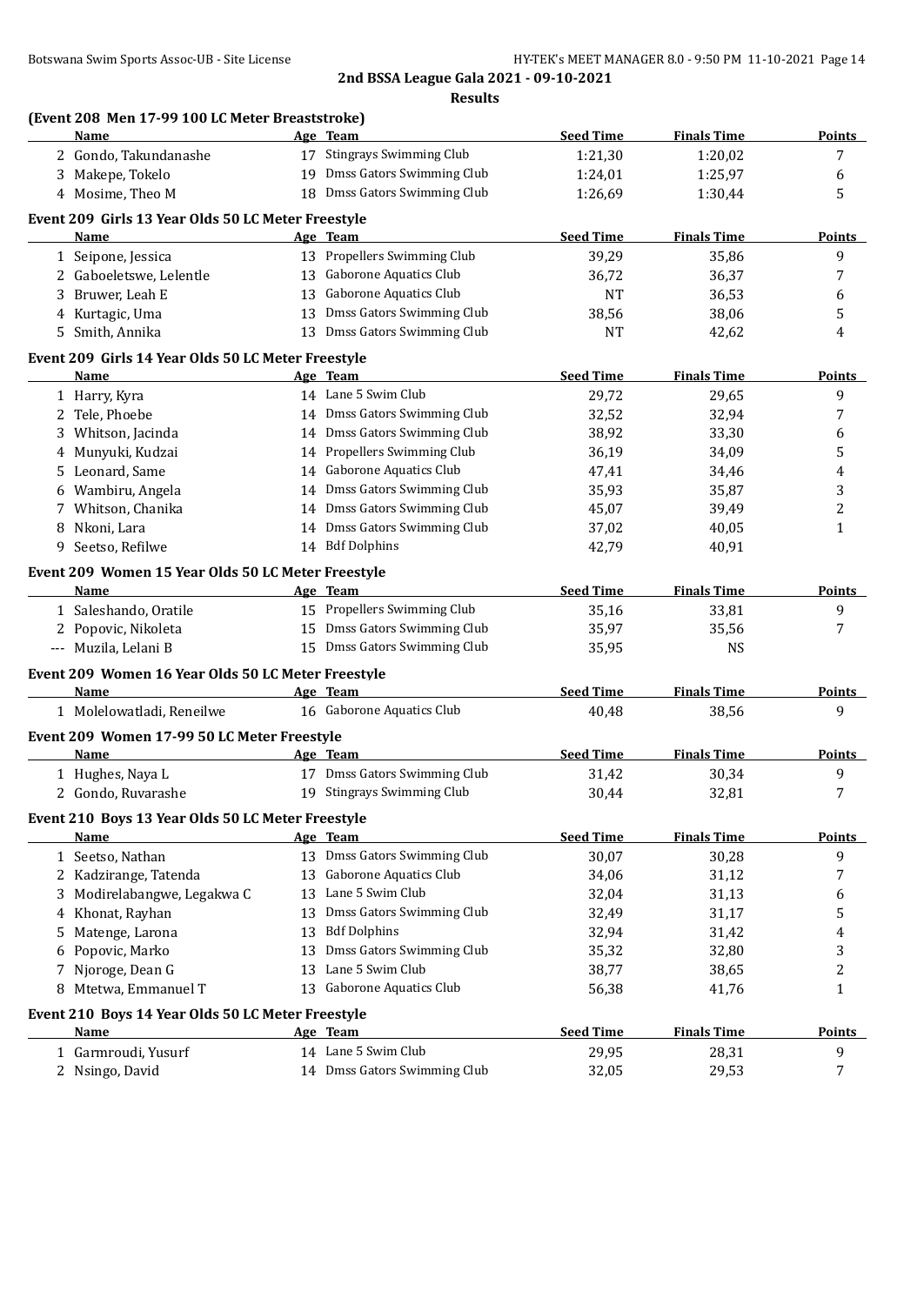| (Event 210 Boys 14 Year Olds 50 LC Meter Freestyle)<br>Name |                                                                                                                                                                                                                                                                                                                                                                                                                                                                                                    | Age Team                                  | <b>Seed Time</b>                                                                                                                                                                                                                                                                                                                                                                                                                                                                                                                                                                                                                                                                                                                                                                                           | <b>Finals Time</b>                                                                                                                                                                                                                                                                                                                                                                                                                                                                                                   | <b>Points</b>                                                                                                                                                                                                                                                                                                                                                                                 |
|-------------------------------------------------------------|----------------------------------------------------------------------------------------------------------------------------------------------------------------------------------------------------------------------------------------------------------------------------------------------------------------------------------------------------------------------------------------------------------------------------------------------------------------------------------------------------|-------------------------------------------|------------------------------------------------------------------------------------------------------------------------------------------------------------------------------------------------------------------------------------------------------------------------------------------------------------------------------------------------------------------------------------------------------------------------------------------------------------------------------------------------------------------------------------------------------------------------------------------------------------------------------------------------------------------------------------------------------------------------------------------------------------------------------------------------------------|----------------------------------------------------------------------------------------------------------------------------------------------------------------------------------------------------------------------------------------------------------------------------------------------------------------------------------------------------------------------------------------------------------------------------------------------------------------------------------------------------------------------|-----------------------------------------------------------------------------------------------------------------------------------------------------------------------------------------------------------------------------------------------------------------------------------------------------------------------------------------------------------------------------------------------|
|                                                             |                                                                                                                                                                                                                                                                                                                                                                                                                                                                                                    |                                           |                                                                                                                                                                                                                                                                                                                                                                                                                                                                                                                                                                                                                                                                                                                                                                                                            |                                                                                                                                                                                                                                                                                                                                                                                                                                                                                                                      | 6                                                                                                                                                                                                                                                                                                                                                                                             |
|                                                             |                                                                                                                                                                                                                                                                                                                                                                                                                                                                                                    |                                           |                                                                                                                                                                                                                                                                                                                                                                                                                                                                                                                                                                                                                                                                                                                                                                                                            |                                                                                                                                                                                                                                                                                                                                                                                                                                                                                                                      | 5                                                                                                                                                                                                                                                                                                                                                                                             |
|                                                             |                                                                                                                                                                                                                                                                                                                                                                                                                                                                                                    |                                           |                                                                                                                                                                                                                                                                                                                                                                                                                                                                                                                                                                                                                                                                                                                                                                                                            |                                                                                                                                                                                                                                                                                                                                                                                                                                                                                                                      | 4                                                                                                                                                                                                                                                                                                                                                                                             |
|                                                             |                                                                                                                                                                                                                                                                                                                                                                                                                                                                                                    |                                           |                                                                                                                                                                                                                                                                                                                                                                                                                                                                                                                                                                                                                                                                                                                                                                                                            |                                                                                                                                                                                                                                                                                                                                                                                                                                                                                                                      | 3                                                                                                                                                                                                                                                                                                                                                                                             |
|                                                             |                                                                                                                                                                                                                                                                                                                                                                                                                                                                                                    |                                           |                                                                                                                                                                                                                                                                                                                                                                                                                                                                                                                                                                                                                                                                                                                                                                                                            |                                                                                                                                                                                                                                                                                                                                                                                                                                                                                                                      |                                                                                                                                                                                                                                                                                                                                                                                               |
|                                                             |                                                                                                                                                                                                                                                                                                                                                                                                                                                                                                    |                                           |                                                                                                                                                                                                                                                                                                                                                                                                                                                                                                                                                                                                                                                                                                                                                                                                            |                                                                                                                                                                                                                                                                                                                                                                                                                                                                                                                      |                                                                                                                                                                                                                                                                                                                                                                                               |
|                                                             |                                                                                                                                                                                                                                                                                                                                                                                                                                                                                                    |                                           |                                                                                                                                                                                                                                                                                                                                                                                                                                                                                                                                                                                                                                                                                                                                                                                                            |                                                                                                                                                                                                                                                                                                                                                                                                                                                                                                                      | <b>Points</b>                                                                                                                                                                                                                                                                                                                                                                                 |
|                                                             |                                                                                                                                                                                                                                                                                                                                                                                                                                                                                                    |                                           |                                                                                                                                                                                                                                                                                                                                                                                                                                                                                                                                                                                                                                                                                                                                                                                                            |                                                                                                                                                                                                                                                                                                                                                                                                                                                                                                                      | 9                                                                                                                                                                                                                                                                                                                                                                                             |
|                                                             |                                                                                                                                                                                                                                                                                                                                                                                                                                                                                                    |                                           |                                                                                                                                                                                                                                                                                                                                                                                                                                                                                                                                                                                                                                                                                                                                                                                                            |                                                                                                                                                                                                                                                                                                                                                                                                                                                                                                                      | 7                                                                                                                                                                                                                                                                                                                                                                                             |
|                                                             |                                                                                                                                                                                                                                                                                                                                                                                                                                                                                                    |                                           |                                                                                                                                                                                                                                                                                                                                                                                                                                                                                                                                                                                                                                                                                                                                                                                                            |                                                                                                                                                                                                                                                                                                                                                                                                                                                                                                                      | 6                                                                                                                                                                                                                                                                                                                                                                                             |
|                                                             |                                                                                                                                                                                                                                                                                                                                                                                                                                                                                                    |                                           |                                                                                                                                                                                                                                                                                                                                                                                                                                                                                                                                                                                                                                                                                                                                                                                                            |                                                                                                                                                                                                                                                                                                                                                                                                                                                                                                                      | 5                                                                                                                                                                                                                                                                                                                                                                                             |
|                                                             |                                                                                                                                                                                                                                                                                                                                                                                                                                                                                                    |                                           |                                                                                                                                                                                                                                                                                                                                                                                                                                                                                                                                                                                                                                                                                                                                                                                                            |                                                                                                                                                                                                                                                                                                                                                                                                                                                                                                                      |                                                                                                                                                                                                                                                                                                                                                                                               |
| Name                                                        |                                                                                                                                                                                                                                                                                                                                                                                                                                                                                                    |                                           | <b>Seed Time</b>                                                                                                                                                                                                                                                                                                                                                                                                                                                                                                                                                                                                                                                                                                                                                                                           |                                                                                                                                                                                                                                                                                                                                                                                                                                                                                                                      | <b>Points</b>                                                                                                                                                                                                                                                                                                                                                                                 |
| 1 Seetso, Thabang                                           |                                                                                                                                                                                                                                                                                                                                                                                                                                                                                                    |                                           | 28,79                                                                                                                                                                                                                                                                                                                                                                                                                                                                                                                                                                                                                                                                                                                                                                                                      | 27,58                                                                                                                                                                                                                                                                                                                                                                                                                                                                                                                | 9                                                                                                                                                                                                                                                                                                                                                                                             |
| 2 Newman, Khumo                                             |                                                                                                                                                                                                                                                                                                                                                                                                                                                                                                    |                                           | 28,18                                                                                                                                                                                                                                                                                                                                                                                                                                                                                                                                                                                                                                                                                                                                                                                                      | 28,04                                                                                                                                                                                                                                                                                                                                                                                                                                                                                                                | 7                                                                                                                                                                                                                                                                                                                                                                                             |
| 3 Molefe, Lerako                                            |                                                                                                                                                                                                                                                                                                                                                                                                                                                                                                    |                                           | 28,95                                                                                                                                                                                                                                                                                                                                                                                                                                                                                                                                                                                                                                                                                                                                                                                                      | 28,48                                                                                                                                                                                                                                                                                                                                                                                                                                                                                                                | 6                                                                                                                                                                                                                                                                                                                                                                                             |
| 4 Motlhabane, Aobakwe P                                     |                                                                                                                                                                                                                                                                                                                                                                                                                                                                                                    |                                           | 39,56                                                                                                                                                                                                                                                                                                                                                                                                                                                                                                                                                                                                                                                                                                                                                                                                      | 37,39                                                                                                                                                                                                                                                                                                                                                                                                                                                                                                                | 5                                                                                                                                                                                                                                                                                                                                                                                             |
|                                                             |                                                                                                                                                                                                                                                                                                                                                                                                                                                                                                    |                                           |                                                                                                                                                                                                                                                                                                                                                                                                                                                                                                                                                                                                                                                                                                                                                                                                            |                                                                                                                                                                                                                                                                                                                                                                                                                                                                                                                      |                                                                                                                                                                                                                                                                                                                                                                                               |
|                                                             |                                                                                                                                                                                                                                                                                                                                                                                                                                                                                                    |                                           |                                                                                                                                                                                                                                                                                                                                                                                                                                                                                                                                                                                                                                                                                                                                                                                                            |                                                                                                                                                                                                                                                                                                                                                                                                                                                                                                                      | Points                                                                                                                                                                                                                                                                                                                                                                                        |
|                                                             |                                                                                                                                                                                                                                                                                                                                                                                                                                                                                                    |                                           |                                                                                                                                                                                                                                                                                                                                                                                                                                                                                                                                                                                                                                                                                                                                                                                                            |                                                                                                                                                                                                                                                                                                                                                                                                                                                                                                                      | 9                                                                                                                                                                                                                                                                                                                                                                                             |
|                                                             |                                                                                                                                                                                                                                                                                                                                                                                                                                                                                                    |                                           |                                                                                                                                                                                                                                                                                                                                                                                                                                                                                                                                                                                                                                                                                                                                                                                                            |                                                                                                                                                                                                                                                                                                                                                                                                                                                                                                                      | 7                                                                                                                                                                                                                                                                                                                                                                                             |
|                                                             |                                                                                                                                                                                                                                                                                                                                                                                                                                                                                                    |                                           |                                                                                                                                                                                                                                                                                                                                                                                                                                                                                                                                                                                                                                                                                                                                                                                                            |                                                                                                                                                                                                                                                                                                                                                                                                                                                                                                                      | 6                                                                                                                                                                                                                                                                                                                                                                                             |
|                                                             |                                                                                                                                                                                                                                                                                                                                                                                                                                                                                                    |                                           |                                                                                                                                                                                                                                                                                                                                                                                                                                                                                                                                                                                                                                                                                                                                                                                                            |                                                                                                                                                                                                                                                                                                                                                                                                                                                                                                                      |                                                                                                                                                                                                                                                                                                                                                                                               |
|                                                             |                                                                                                                                                                                                                                                                                                                                                                                                                                                                                                    |                                           |                                                                                                                                                                                                                                                                                                                                                                                                                                                                                                                                                                                                                                                                                                                                                                                                            |                                                                                                                                                                                                                                                                                                                                                                                                                                                                                                                      |                                                                                                                                                                                                                                                                                                                                                                                               |
|                                                             |                                                                                                                                                                                                                                                                                                                                                                                                                                                                                                    |                                           |                                                                                                                                                                                                                                                                                                                                                                                                                                                                                                                                                                                                                                                                                                                                                                                                            |                                                                                                                                                                                                                                                                                                                                                                                                                                                                                                                      | <b>Points</b>                                                                                                                                                                                                                                                                                                                                                                                 |
|                                                             |                                                                                                                                                                                                                                                                                                                                                                                                                                                                                                    |                                           |                                                                                                                                                                                                                                                                                                                                                                                                                                                                                                                                                                                                                                                                                                                                                                                                            |                                                                                                                                                                                                                                                                                                                                                                                                                                                                                                                      | 18                                                                                                                                                                                                                                                                                                                                                                                            |
|                                                             |                                                                                                                                                                                                                                                                                                                                                                                                                                                                                                    |                                           |                                                                                                                                                                                                                                                                                                                                                                                                                                                                                                                                                                                                                                                                                                                                                                                                            |                                                                                                                                                                                                                                                                                                                                                                                                                                                                                                                      |                                                                                                                                                                                                                                                                                                                                                                                               |
|                                                             |                                                                                                                                                                                                                                                                                                                                                                                                                                                                                                    |                                           |                                                                                                                                                                                                                                                                                                                                                                                                                                                                                                                                                                                                                                                                                                                                                                                                            |                                                                                                                                                                                                                                                                                                                                                                                                                                                                                                                      | 14                                                                                                                                                                                                                                                                                                                                                                                            |
|                                                             |                                                                                                                                                                                                                                                                                                                                                                                                                                                                                                    |                                           |                                                                                                                                                                                                                                                                                                                                                                                                                                                                                                                                                                                                                                                                                                                                                                                                            |                                                                                                                                                                                                                                                                                                                                                                                                                                                                                                                      |                                                                                                                                                                                                                                                                                                                                                                                               |
|                                                             |                                                                                                                                                                                                                                                                                                                                                                                                                                                                                                    |                                           |                                                                                                                                                                                                                                                                                                                                                                                                                                                                                                                                                                                                                                                                                                                                                                                                            |                                                                                                                                                                                                                                                                                                                                                                                                                                                                                                                      |                                                                                                                                                                                                                                                                                                                                                                                               |
| <b>Team</b>                                                 |                                                                                                                                                                                                                                                                                                                                                                                                                                                                                                    |                                           | <b>Seed Time</b>                                                                                                                                                                                                                                                                                                                                                                                                                                                                                                                                                                                                                                                                                                                                                                                           |                                                                                                                                                                                                                                                                                                                                                                                                                                                                                                                      | Points                                                                                                                                                                                                                                                                                                                                                                                        |
| 1 Dmss Gators Swimming Club                                 |                                                                                                                                                                                                                                                                                                                                                                                                                                                                                                    | $\boldsymbol{A}$                          | 5:40,08                                                                                                                                                                                                                                                                                                                                                                                                                                                                                                                                                                                                                                                                                                                                                                                                    | 5:19,51                                                                                                                                                                                                                                                                                                                                                                                                                                                                                                              | 18                                                                                                                                                                                                                                                                                                                                                                                            |
| 1) Hughes, Naya L 17                                        |                                                                                                                                                                                                                                                                                                                                                                                                                                                                                                    |                                           | 3) Whitson, Jacinda 14                                                                                                                                                                                                                                                                                                                                                                                                                                                                                                                                                                                                                                                                                                                                                                                     | 4) Whitson, Chanika 14                                                                                                                                                                                                                                                                                                                                                                                                                                                                                               |                                                                                                                                                                                                                                                                                                                                                                                               |
|                                                             |                                                                                                                                                                                                                                                                                                                                                                                                                                                                                                    |                                           |                                                                                                                                                                                                                                                                                                                                                                                                                                                                                                                                                                                                                                                                                                                                                                                                            |                                                                                                                                                                                                                                                                                                                                                                                                                                                                                                                      |                                                                                                                                                                                                                                                                                                                                                                                               |
|                                                             |                                                                                                                                                                                                                                                                                                                                                                                                                                                                                                    |                                           |                                                                                                                                                                                                                                                                                                                                                                                                                                                                                                                                                                                                                                                                                                                                                                                                            |                                                                                                                                                                                                                                                                                                                                                                                                                                                                                                                      | <b>Points</b>                                                                                                                                                                                                                                                                                                                                                                                 |
|                                                             |                                                                                                                                                                                                                                                                                                                                                                                                                                                                                                    | A                                         |                                                                                                                                                                                                                                                                                                                                                                                                                                                                                                                                                                                                                                                                                                                                                                                                            |                                                                                                                                                                                                                                                                                                                                                                                                                                                                                                                      | 18                                                                                                                                                                                                                                                                                                                                                                                            |
|                                                             |                                                                                                                                                                                                                                                                                                                                                                                                                                                                                                    |                                           |                                                                                                                                                                                                                                                                                                                                                                                                                                                                                                                                                                                                                                                                                                                                                                                                            |                                                                                                                                                                                                                                                                                                                                                                                                                                                                                                                      |                                                                                                                                                                                                                                                                                                                                                                                               |
|                                                             |                                                                                                                                                                                                                                                                                                                                                                                                                                                                                                    |                                           |                                                                                                                                                                                                                                                                                                                                                                                                                                                                                                                                                                                                                                                                                                                                                                                                            |                                                                                                                                                                                                                                                                                                                                                                                                                                                                                                                      |                                                                                                                                                                                                                                                                                                                                                                                               |
|                                                             |                                                                                                                                                                                                                                                                                                                                                                                                                                                                                                    |                                           |                                                                                                                                                                                                                                                                                                                                                                                                                                                                                                                                                                                                                                                                                                                                                                                                            |                                                                                                                                                                                                                                                                                                                                                                                                                                                                                                                      |                                                                                                                                                                                                                                                                                                                                                                                               |
|                                                             |                                                                                                                                                                                                                                                                                                                                                                                                                                                                                                    |                                           |                                                                                                                                                                                                                                                                                                                                                                                                                                                                                                                                                                                                                                                                                                                                                                                                            |                                                                                                                                                                                                                                                                                                                                                                                                                                                                                                                      | <b>Points</b>                                                                                                                                                                                                                                                                                                                                                                                 |
|                                                             |                                                                                                                                                                                                                                                                                                                                                                                                                                                                                                    |                                           |                                                                                                                                                                                                                                                                                                                                                                                                                                                                                                                                                                                                                                                                                                                                                                                                            |                                                                                                                                                                                                                                                                                                                                                                                                                                                                                                                      | 18                                                                                                                                                                                                                                                                                                                                                                                            |
| 1) Mokobi, Kgotla Z 15<br>2 Lane 5 Swim Club                |                                                                                                                                                                                                                                                                                                                                                                                                                                                                                                    | 2) Mosime, Theo M 18                      | 3) Bu, Kuncheng 15                                                                                                                                                                                                                                                                                                                                                                                                                                                                                                                                                                                                                                                                                                                                                                                         | 4) Makepe, Tokelo 19                                                                                                                                                                                                                                                                                                                                                                                                                                                                                                 |                                                                                                                                                                                                                                                                                                                                                                                               |
|                                                             |                                                                                                                                                                                                                                                                                                                                                                                                                                                                                                    | A                                         | 4:26,08<br>3) Modirelabangwe, Legakwa C 13 4) Molefe, Lerako 16                                                                                                                                                                                                                                                                                                                                                                                                                                                                                                                                                                                                                                                                                                                                            | 4:28,75                                                                                                                                                                                                                                                                                                                                                                                                                                                                                                              | 14                                                                                                                                                                                                                                                                                                                                                                                            |
|                                                             |                                                                                                                                                                                                                                                                                                                                                                                                                                                                                                    |                                           |                                                                                                                                                                                                                                                                                                                                                                                                                                                                                                                                                                                                                                                                                                                                                                                                            |                                                                                                                                                                                                                                                                                                                                                                                                                                                                                                                      |                                                                                                                                                                                                                                                                                                                                                                                               |
| 1) Matija, Tumo 15                                          |                                                                                                                                                                                                                                                                                                                                                                                                                                                                                                    | 2) Garmroudi, Yusurf 14                   |                                                                                                                                                                                                                                                                                                                                                                                                                                                                                                                                                                                                                                                                                                                                                                                                            |                                                                                                                                                                                                                                                                                                                                                                                                                                                                                                                      |                                                                                                                                                                                                                                                                                                                                                                                               |
| 3 Gaborone Aquatics Club                                    |                                                                                                                                                                                                                                                                                                                                                                                                                                                                                                    | A                                         | 5:39,93                                                                                                                                                                                                                                                                                                                                                                                                                                                                                                                                                                                                                                                                                                                                                                                                    | 5:10,22                                                                                                                                                                                                                                                                                                                                                                                                                                                                                                              | 12                                                                                                                                                                                                                                                                                                                                                                                            |
| 1) Newman, Khumo 16                                         |                                                                                                                                                                                                                                                                                                                                                                                                                                                                                                    | 2) Newman, Jack 14                        | 3) Tumelo, Thatayaone 15                                                                                                                                                                                                                                                                                                                                                                                                                                                                                                                                                                                                                                                                                                                                                                                   | 4) Kadzirange, Tatenda 13                                                                                                                                                                                                                                                                                                                                                                                                                                                                                            |                                                                                                                                                                                                                                                                                                                                                                                               |
| <b>Combined Team Scores</b>                                 |                                                                                                                                                                                                                                                                                                                                                                                                                                                                                                    |                                           |                                                                                                                                                                                                                                                                                                                                                                                                                                                                                                                                                                                                                                                                                                                                                                                                            |                                                                                                                                                                                                                                                                                                                                                                                                                                                                                                                      |                                                                                                                                                                                                                                                                                                                                                                                               |
|                                                             | 3 Ndwapi, Mpapho<br>4 Newman, Jack<br>5 Mutie, Kilonzi<br>6 Sethi, Khalil<br>Name<br>1 Matija, Tumo<br>2 Mokobi, Kgotla Z<br>3 Bu, Kuncheng<br>4 Tumelo, Thatayaone<br>Name<br>1 Gondo, Takundanashe<br>2 Makepe, Tokelo<br>3 Mosime, Theo M<br><b>Team</b><br>1 Gaborone Aquatics Club<br>1) Gaboeletswe, Lelentle 13<br>2 Dmss Gators Swimming Club<br>1) Wambiru, Angela 14<br><b>Team</b><br>1 Dmss Gators Swimming Club<br>1) Seetso, Nathan 13<br><b>Team</b><br>1 Dmss Gators Swimming Club | Event 210 Men 17-99 50 LC Meter Freestyle | 14 Propellers Swimming Club<br>14 Gaborone Aquatics Club<br>Event 210 Men 15 Year Olds 50 LC Meter Freestyle<br>Age Team<br>15 Lane 5 Swim Club<br>15 Gaborone Aquatics Club<br>Event 210 Men 16 Year Olds 50 LC Meter Freestyle<br>Age Team<br>16 Bdf Dolphins<br>16 Gaborone Aquatics Club<br>16 Lane 5 Swim Club<br>16 Propellers Swimming Club<br>Age Team<br>17 Stingrays Swimming Club<br>Event 211 Girls 13-14 400 LC Meter Freestyle Relay<br><b>Relay</b><br>$\overline{A}$<br>2) Leonard, Same 14<br>$\mathbf{A}$<br>2) Kurtagic, Uma 13<br>Event 211 Women 15-99 400 LC Meter Freestyle Relay<br>Relay<br>2) Popovic, Nikoleta 15<br>Event 212 Boys 13-14 400 LC Meter Freestyle Relay<br><b>Relay</b><br>2) Sethi, Khalil 14<br>Event 212 Men 15-99 400 LC Meter Freestyle Relay<br>Relay<br>A | 36,47<br>33,27<br>14 Dmss Gators Swimming Club<br>37,90<br>14 Dmss Gators Swimming Club<br>35,47<br><b>Seed Time</b><br>28,03<br>15 Dmss Gators Swimming Club<br>29,22<br>15 Dmss Gators Swimming Club<br>33,02<br>45,63<br><b>Seed Time</b><br>27,78<br>19 Dmss Gators Swimming Club<br>28,62<br>18 Dmss Gators Swimming Club<br>29,73<br><b>Seed Time</b><br>6:18,42<br>3) Bruwer, Leah E 13<br>5:30,45<br>3) Nkoni, Lara 14<br><b>Seed Time</b><br>4:45,98<br>3) Khonat, Rayhan 13<br><b>Seed Time</b><br>4:20,93 | 30,82<br>30,86<br>35,31<br>36,30<br><b>Finals Time</b><br>26,90<br>28,49<br>30,13<br>33,84<br><b>Finals Time</b><br><b>Finals Time</b><br>27,50<br>28,82<br>29,55<br><b>Finals Time</b><br>5:37,04<br>4) Molelowatladi, Realeboga P 12<br>5:43,01<br>4) Tele, Phoebe 14<br><b>Finals Time</b><br><b>Finals Time</b><br>4:42,31<br>4) Mothibatsela, Ntsika 14<br><b>Finals Time</b><br>4:21,82 |